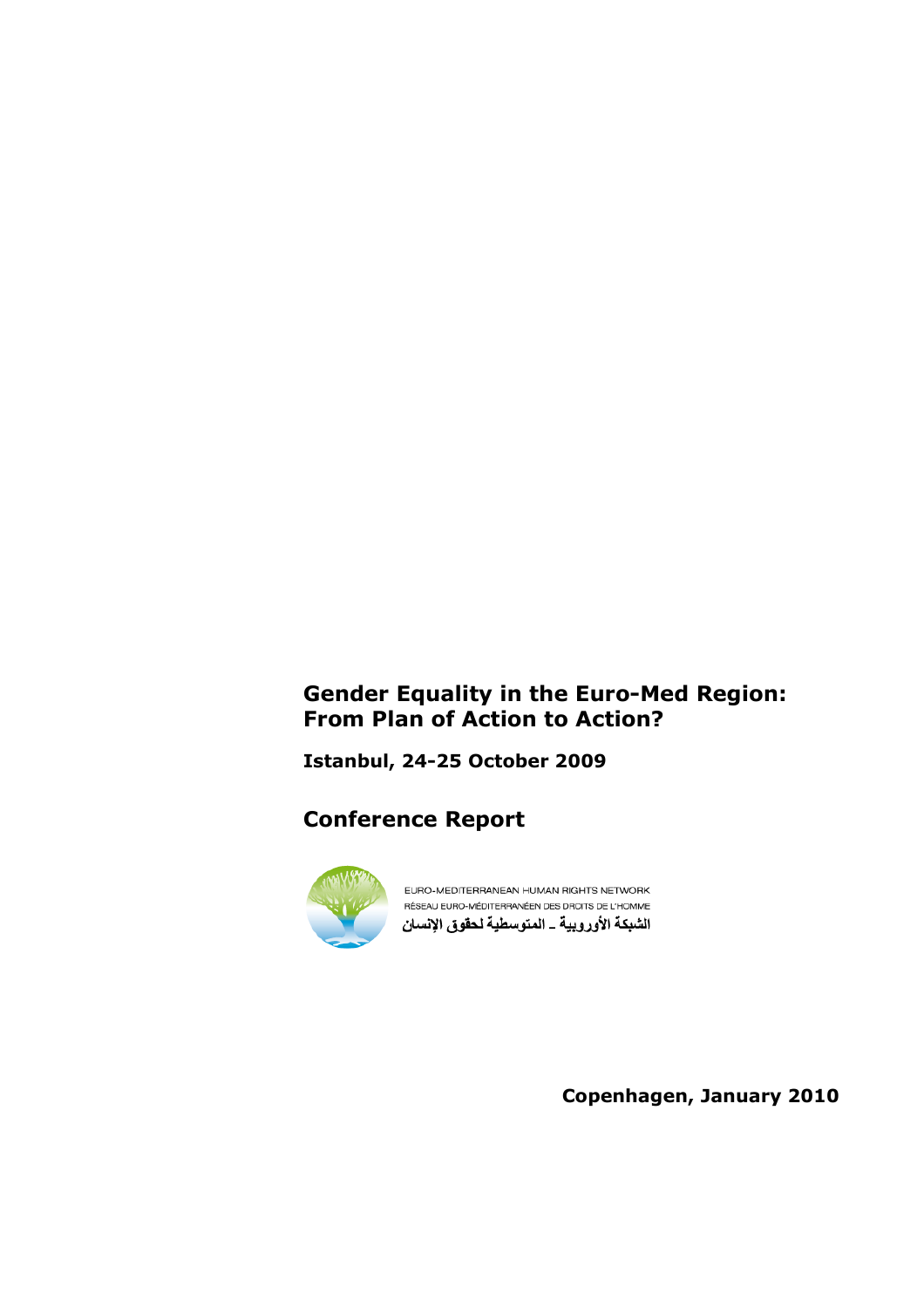

# **Table of Contents**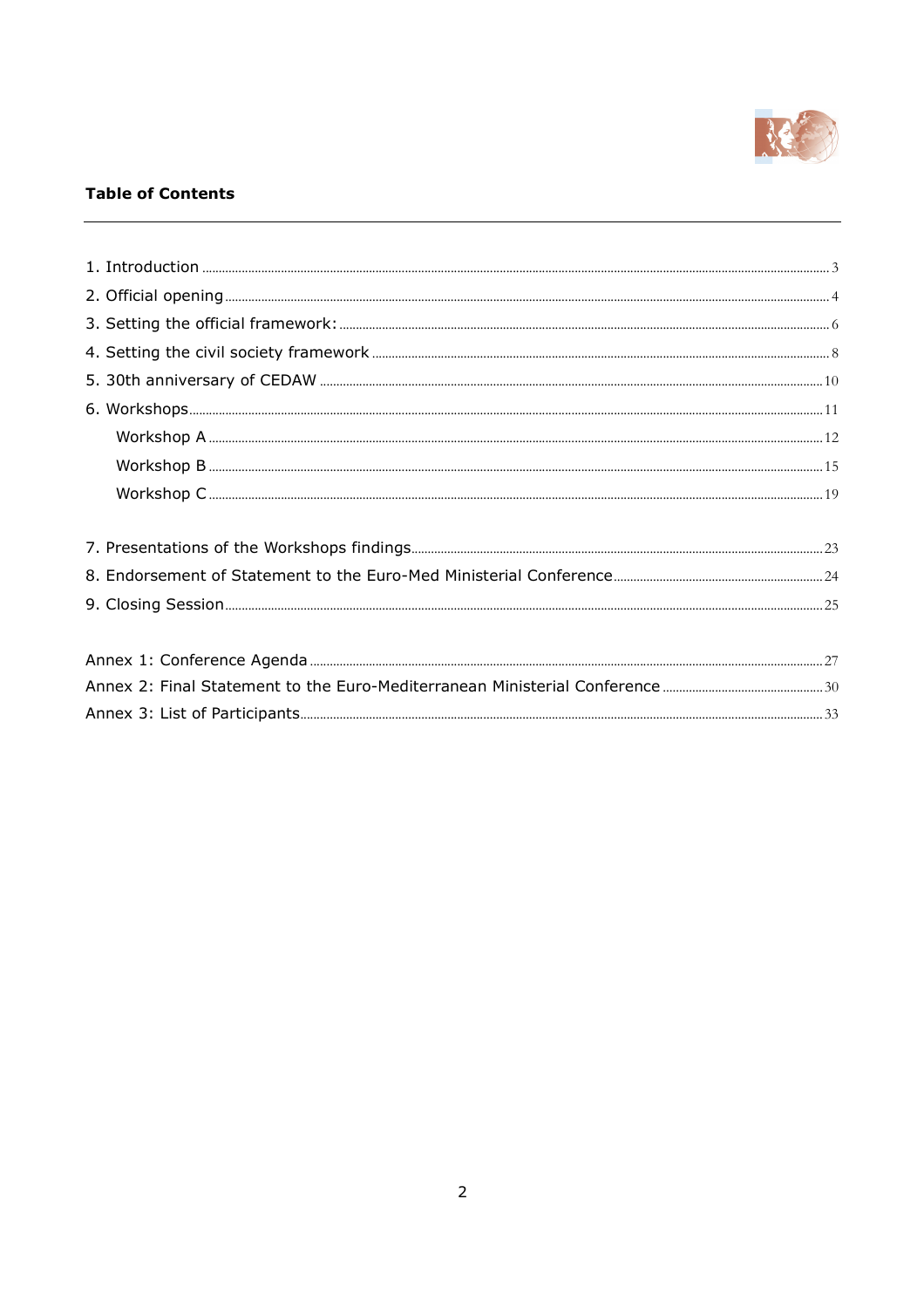

# 1. Introduction

In cooperation with the Human Rights Association (IHD) and the Euromed NGO Platform, and with financial support from the Swedish International Cooperation Agency (Sida) and the Heinrich Böll Foundation, the Euro-Mediterranean Human Rights Network (EMHRN) organized the conference Gender Equality in the Euro-Med Region: From Plan of Action to Action? in Istanbul, Turkey, on 24-25 October 2009.

The aim of the conference was to prepare recommendations for the Euro-Med Ministerial Conference on "Strengthening the Role of Women in Society" in Morocco on 11-12 November 2009. Within this framework the objectives of the conference included to:

- Increase awareness of the Istanbul Plan of Action<sup>1</sup> (IPA) and explore opportunities for using it as an advocacy tool for social and legal change
- Explore synergies between the national, regional and international frameworks for the promotion and protection of gender equality
- Strengthen civil society cooperation and coalition building in the Euro-Med region on gender equality and women's rights

The conference, which gathered more than one hundred participants<sup>2</sup> from main women's and human rights organisation in the Euro-Med region as well as EU and government representatives, resulted in the endorsement of a statement (incorporating the recommendations of the conference) to the Euro-Mediterranean Ministerial Conference in Marrakech (annex 2). The statement was distributed to the Ministerial Conference participants.

Presenting its sessions chronologically (see the agenda; annex 1), this report summarizes the speeches, presentations, discussions and conclusions of the conference.

 $\overline{a}$ 

 $<sup>1</sup>$  Ministerial Conclusions on "Strengthening the Role of Women in Society", 2006</sup>

<sup>&</sup>lt;sup>2</sup> See the List of Participants, Annex 3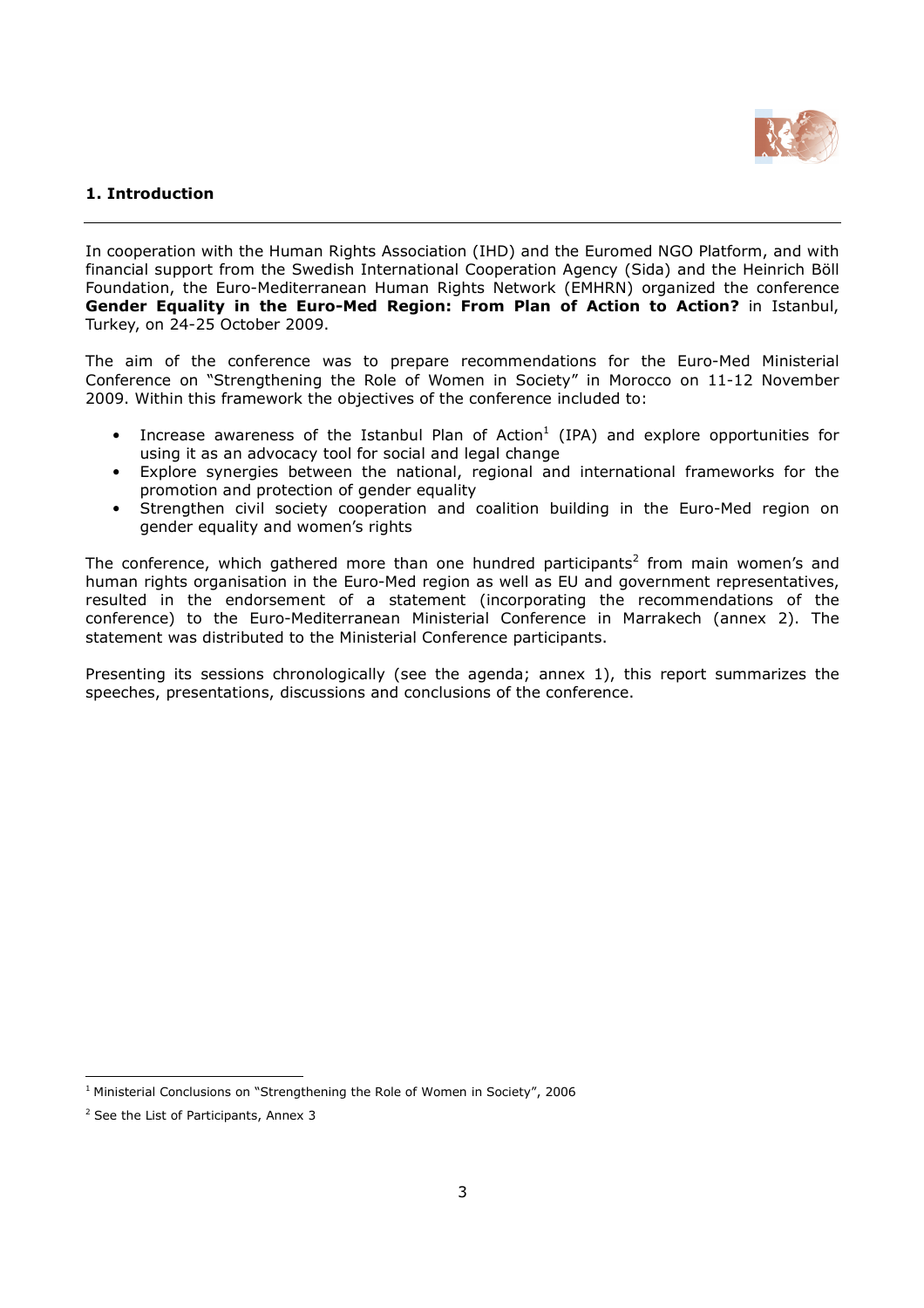

### First Day, Saturday 24 October 2009

## 2. Official opening

Speakers: Kamel Jendoubi, EMHRN president / Reyhan Yalcindag, member of the Honorary Board of the IHD / Abdelmaksoud Rachdi, president of the Euromed NGO Platform / Magali Thill, EMHRN (Executive Committee member and political referent for gender)

Kamel Jendoubi, president of the Euro-Mediterranean Human Rights Network (EMHRN) opened the conference by welcoming the participants and thanking them for their presence.

Osman Isci from the Human Rights Association (IHD) read a speech on behalf of Reyhan Yalcindag, member of the Honorary Board of the IHD, who apologized for not being able to attend the conference. She underlined that achieving gender equality is critical to the advancement of women. There are common problems faced by women all over the world. However in regions still torn by conflict and war, such as the Middle East, women face worse conditions than elsewhere. In addition, non-democratic, militarist countries create conditions that contribute to discrimination and violence against women. Like in many other regions of the world, Turkish women are subject to serious violations such as honour killings, domestic violence, sexual abuse and harassment. Forced prostitution is also a problem and statistics do not tell the full story because reporting is sparse. Women's (lacking) representation in political and public life constitute the main problem in relation to gender equality in Turkey. There are 9% women in the Turkish parliament, and only 1 % within the local administration. Despite this, the debate about potential quota for women in politics is new on the Turkish agenda. Women are also underrepresented in unions, the media, the medical profession and related areas. Generally, in trade unions men do not want to share decision-making with women. But, Yalcindag underlined, Turkish women will not give up the fight for their rights and for a democratization of the Turkish society.

Abdelmaksoud Rachdi, president of the Euromed NGO Platform, thanked the participants for their contributions to making the conference possible. He particularly thanked the government and EU commission representatives and expressed his gratitude to the Swedish EU presidency for financially supporting the conference. He warmly thanked Kamel Jendoubi for his great work and wished him a full recovery from his illness, stressing his importance for the civil society movement in the Euro-Mediterranean region and his crucial role in the establishment of the Euromed NGO Platform. Rachdi mentioned the importance of the adoption of the Istanbul Plan of Action (IPA) in 2006 as a common Euro-Med framework for enhancing gender equality and stressed the importance of the work done in relation to the IPA by the EMHRN in cooperation with the Euromed NGO Platform. The Platform hoped, he said, that the conference would result in a valuable input to the Euro-Med Ministerial Conference in Marrakech, Morocco, on 11-12 November 2009.

We should not underestimate the impact of the global financial crisis on women and vulnerable groups in our society, Rachdi said. He expressed the Platform's hope that the conference will reinforce awareness on women's rights and raise women's voices in relation to decisions makers. In order to support the conference, the Platform will support various specific initiatives and networking among relevant civil society stakeholders in general. It will, among other things, arrange a meeting in early 2010 (funded by the EU Commission) creating the opportunity to coordinate efforts and work together. Civil society can work on gender equality, but civil society is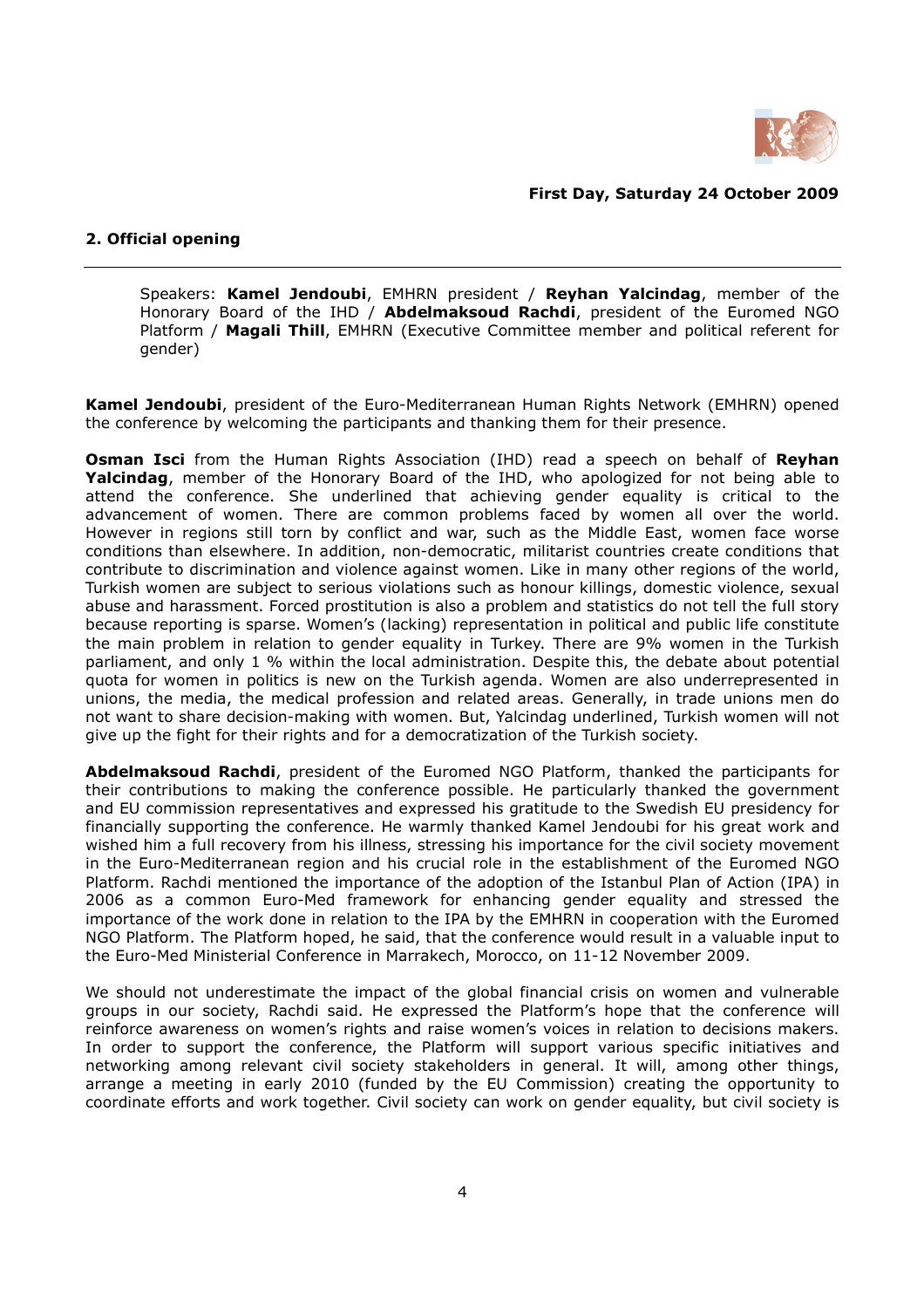

not and cannot be a substitute for states, Rachdi said. Furthermore, he underlined that a settlement of the Israeli-Palestinian conflict is crucial to the development of peace and stability in the Mediterranean region.

Magali Thill, EMHRN political referent for gender, recalled the adoption of the IPA by the EU and its southern Mediterranean partners in Istanbul in November 2006. Since then, the EMHRN has been working in relation to the IPA. The work has been hard and it has involved many people, men and women; not least the members of the EMHRN Working Group on Gender and Women's Rights. The concrete physical result of this work is the EMHRN Shadow Report on the implementation of the  $IPA^3$ . However, the work has also consisted in comprehensive lobby/advocacy work and involved many (other) women's rights organizations.

Despite its shortcomings, the IPA opened a window of opportunity as a regional commitment to enhancing women's rights and gender equality, Thill said. The IPA provided a focus for lobbying around its poor implementation. Some advancement, however, has taken place mainly on the legal level as documented by the shadow report and as result of the hard work done by many of the organizations represented at the conference. The IPA is not a comprehensive document in terms of matters such as gender based violence and benchmarking, Thill noted. One of the issues that continue to cause problems for women is that at the 30th anniversary of CEDAW, many countries still have neither lifted the reservations to the CEDAW nor signed its optional protocol. There is only one year left of the IPA. Yet many of the issues the IPA is supposed to address remain relatively untouched. We therefore have to take advantage of the great potentials of the Euro-Med instruments and transform them into a practical tool for enhancing women's rights and gender equality in the Euro-Med region. She then recalled the objectives of the conference (see the agenda, annex 1).

-

<sup>&</sup>lt;sup>3</sup> You can find/download the EMHRN Shadow Report on the implementation of the Istanbul Plan of Action here: http://gender.euromedrights.org/index.php/gender\_publications/emhrn\_gender\_reports/3080.html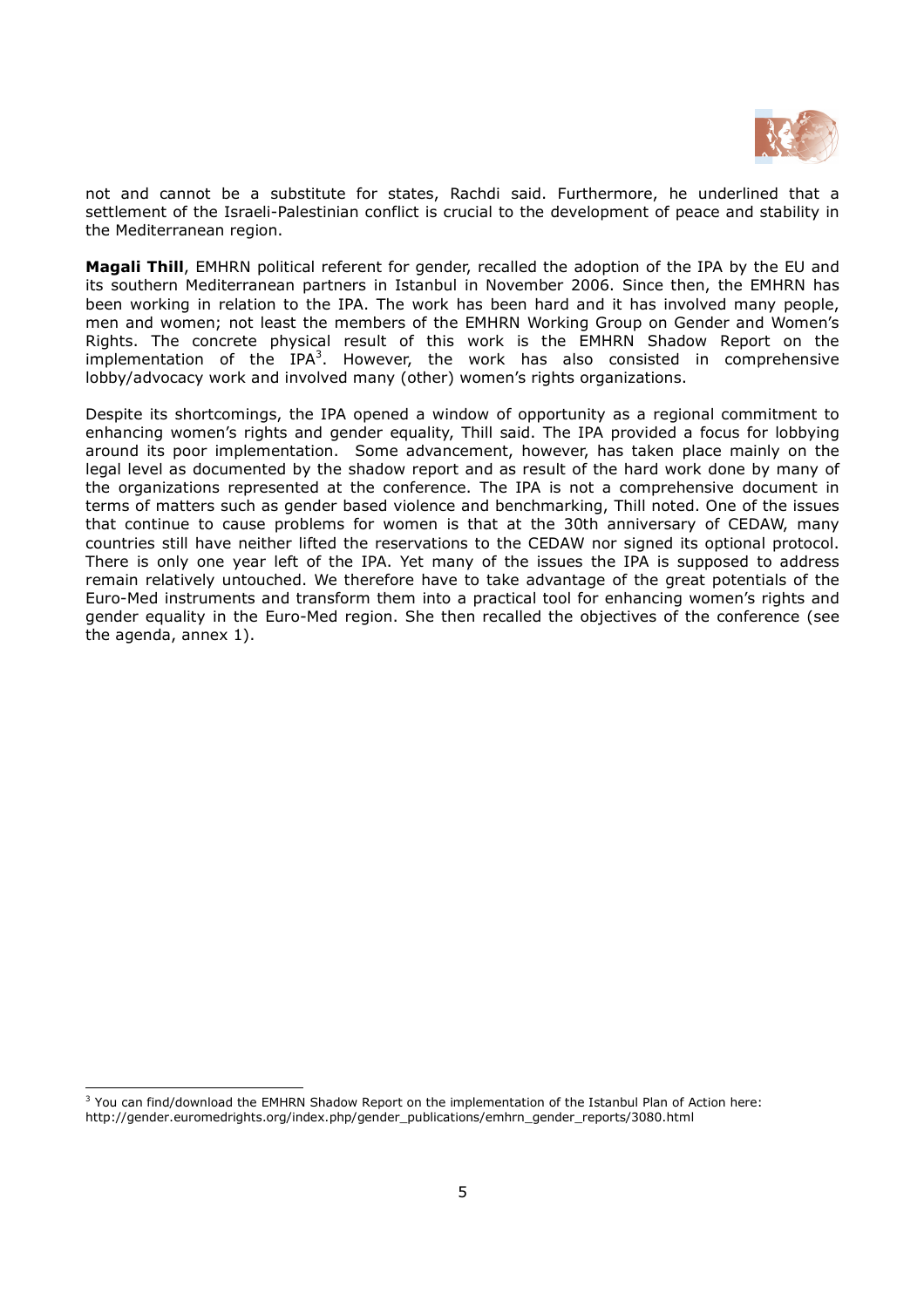

3. Setting the official framework: Presentation of the Ministerial Conclusions of the 2006 Euro-Mediterranean Ministerial Conference "Strengthening the Role of Women in the Society"

Speaker: Véronique Arnault; EU Commission

Moderators: Patricia Jimenez; Heinrich Böll Foundation / Asma Khader; Sisterhood is Global Institute

**Veronique Arnault** from the EU Commission (Directorate General for External Relations; Multilateral relations and human rights) thanked the IHD, the EMHRN and the Euromed NGO Platform for organizing the conference and for inviting her to speak. She explained that she is responsible for dealing with the advancement of women's rights within the EU system. With respect to human rights, she said, the EU needs internal and external coherency. Currently, a number of disparities exist, particularly regarding children and women. A plan of action has been adopted to remedy these disparities. For the EU, human rights are inalienable and the goals are the same for all countries. The steps taken to reach the goal will, however, vary from country to country though dialogue is always an important aspect. Civil society is a partner of the EU institutions, and the EU consults civil society before initiating programs within the field of human and women's rights. Arnault mentioned the European Instrument for Democracy and Human Rights (EIDHR)<sup>4</sup> as an instrument that enables the EU to work with civil society, including with women human rights defenders.

Arnault stressed the importance of the UN mechanism, for example the recommendations of the Universal Periodic Review of the UN Human Rights Office. The Human Rights Office, she elaborated, can help in assessing the Universal Periodic Review as a monitoring instrument in relation to the IPA, while UNIFEM can help in relation to gender indicators and the development of benchmarking. She also stressed the importance of national work in order to implement the IPA. In that regard, political dialogue and cooperation instruments should be coherent.

In 2005, the 37 Euro-Mediterranean Partnership (EMP)<sup>5</sup> countries agreed on gender equality as a priority which led to the adoption of the IPA in 2006 with important input from civil society, Arnault recalled. The IPA builds upon five basic principles: Political dialogues should include women's rights systematically, civil society should be recognized as a partner for dialogue, financial resources should be mobilized, human and women's rights should be enshrined in all programs (mainstreaming) and the indivisibility of human rights. The economic, political and social and cultural right pillars were important in the IPA process. The political impulse of the IPA was important but follow-up is critical. This issue must be raised without naming and shaming. Regarding follow-up, there are annual meetings of high level officials. The EU Commission reporting focuses on best practices and on possibilities for improvement. The global financial crisis has made it difficult for civil society to obtain funding, but EU funds are available. The EU thus funds regional programs directly with civil society, and the European Instrument for Human Rights

 $\overline{a}$ 

<sup>4</sup> See: http://ec.europa.eu/europeaid/how/finance/eidhr\_en.htm

<sup>&</sup>lt;sup>5</sup> There exist two Euro-Med political frameworks: the Euro-Mediterranean Partnership (EMP) and the European Neighborhood Policy (ENP). The EMP, built upon the principles of the Barcelona Declaration, is a regional politic, which was replaced in July 2008 by the Union for the Mediterranean. The ENP is based on a bilateral approach. In the EMP, the principle human rights instrument is the Association Agreements between the EU and its partner states, while in the framework of the ENP, it is the Action Plans (build upon the Association Agreements) negotiated between the EU and its partner states.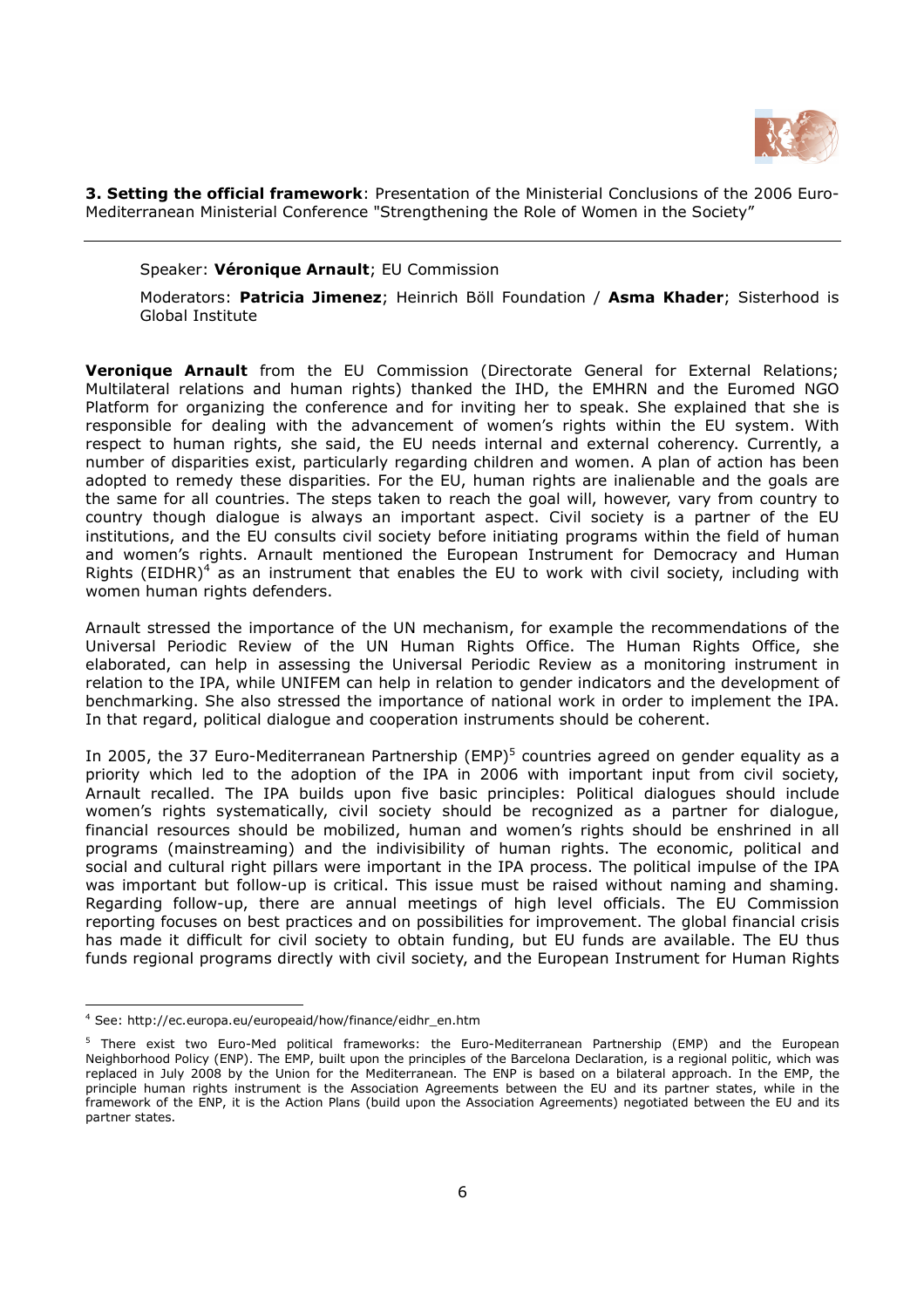

and 'Investing in People<sup>76</sup> include civil society (regional and thematic) programs. The funds are limited, though. She added that the EU Commission will continue funding the EMHRN and the Euromed NGO Platform.

In Marrakesh, Arnault said, we need reaffirmation and a strong commitment, and we need a focused action plan with priorities. We don't need naming and shaming. The perspective of gender equality should be applied in relations to all policies and made far more visible by civil society and relevant institutions. Furthermore, all EMP member states should support the UN architecture with one gender entity reporting to Ban Ki-Moon. And all EMP member states should adopt national action plans to implement UN resolution 1325.

From the floor there were a number of **comments and questions**. It was noted that more grass roots work needs to be done to ensure that women's organizations know about the IPA and thus are able to participate in the monitoring process. A participant asked how civil society can do more to influence the high level decision making. Asma Khader from the Sisterhood is Global Institute (moderator of the session) remarked that the EMP is very important and that we therefore need to see how we can integrate women's rights better in the partnership. She asked how to increase the funding allocated to monitoring the implementation of the IPA, and how to monitor the initiatives and projects within the IPA framework. It was remarked that the IPA needs exposure in society through the mass media – which are not dealing with the IPA – and that there is a need to invest in communication. It was suggested that the main problem with the IPA is not a lack of knowledge but that it is ignored by the States – leading to reflections around whether it is the lack of resources or the lack of political will that explains the lack of visibility of the IPA. In relation to visibility, the different roles and responsibilities of States and civil society – not being at the same level - were stressed.

Veronique Arnault replied that the visibility of the IPA is the responsibility of the governments and civil society. This is why governments should commit to visibility at the Ministerial Conference in Marrakech. At the same time, more grassroots work must be done to raise awareness about the IPA and to ensure that information about funding is accessible. The national governments are doing nothing to raise awareness of the IPA and parliamentarians do not know about it either. A monitoring mechanism and benchmarks – closely related to the question of ownership of the IPA – are needed and already existing UN monitoring and reporting mechanisms could be used to avoid inventing new ones. The EU Commission is interested in doing concrete work in the different countries, Arnault said. She reminded that one should not always rely on the UN; as the Durban issue showed, working on racism and xenophobia has been disrupted by issues pertaining to the Israeli-Palestine conflict.

Immaculada Roca I Cortes from the Directorate General for External Relations of the EU Commission said that efforts are done to make the IPA more visible, but that work on the national level is needed. **Asma Khader** (moderator of the session) noted that the questions from the participants showed the urgency of civil society's recommendations: to work for a detailed implementation of the IPA with indicators, benchmarks and time frames, for availability of funds and for coordination with civil society. National mechanism should also be used and a deepened dialogue between North and South should be encouraged. Budgets are needed, statistic information is lacking and political aspirations and legal frameworks do not match, she said.

 $\overline{a}$ 

<sup>&</sup>lt;sup>6</sup> 'Investing in People (2007 - 2013)' is the main thematic instrument of the European Commission for support of programs in the area of human and social development, on top of country programs that form the corner stone for the implementation of the EC activities in this area.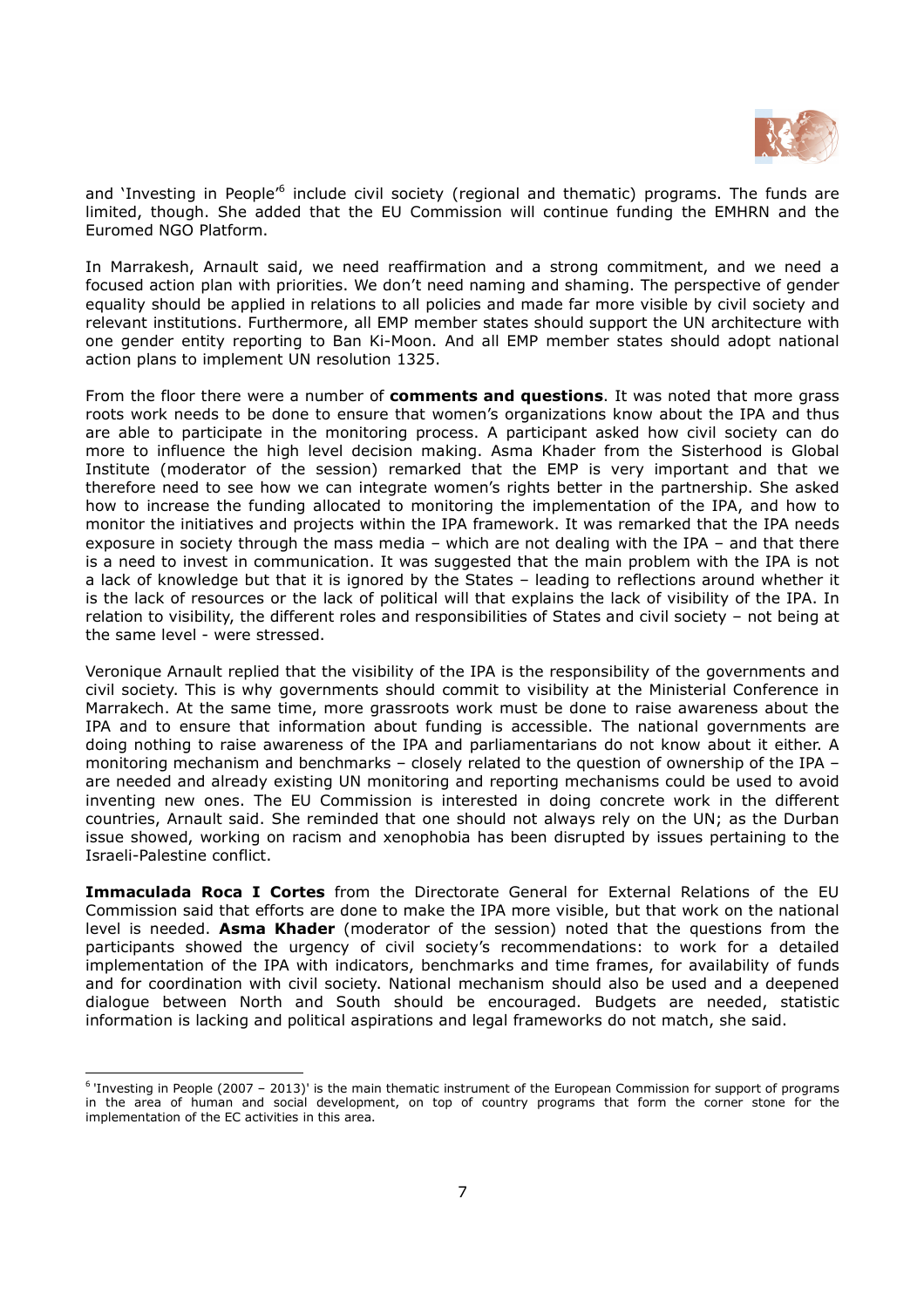

4. Setting the civil society framework: Presentation of the EMHRN Shadow Report on the implementation of the Istanbul Plan of Action $7$ 

Speakers: Shadow Report Researchers Nawal Yazegi, Amal Abdel Hadi, Amina Lemrini, Ceren Isat and Lilian halls French

Moderators: Jamila Sayouri; The Euromed NGO Platform / Nerea Craviotto; ACSUR -Las Segovias

The EMHRN Shadow Report researchers Nawal Yazegi, Amal Abdel Hadi, Amina Lemrini, Ceren Isat and Lilian halls French summarized main findings, conclusions and recommendations of the shadow report in accordance with their contributions to the report. **Nawal Yazegi** gave a general introduction while **Amal Abdel Hadi** focused on Egypt, **Amina Lemrini** on the Maghreb region, Ceren Isat on Turkey and Lilian halls French on Europe.

In the whole Euro-Med region, women's political rights are far from being realized. The issue of gender equality is partially absent in the Euro-Mediterranean Partnership (EMP) Association Agreements - and when the issue is present, it is not included in the political dialogues between the EU and its partner states. EU representatives and officials in the region do not work concretely on implementing the IPA, and they do not contribute to raising awareness about it. In the region, the Shadow Report highlights the problem of religious extremisms attempting to gain power and hinder women's progress in the region. Bargains and compromises have been made (as governments do not want to conflict with religious forces or instrumentalise them in order to stay in power), hindering women's progress. No religious or cultural excuses for not implementing gender equality should be accepted. Progress in relation to women's rights is made (if made at all) regardless and independently of the IPA, and countries do not talk about their achievements in relation to the IPA.

In relation to legislation there are a number of problems. However, here one has to differentiate between Europe and the South Eastern Mediterranean countries. In the later, CEDAW has become void of its meaning because of all the reservations to the Convention made by the States in the region and discrimination prevail in the Personal status laws, nationality laws and other related laws. In Europe, the problem is not discriminatory laws but the lack of implementation of the existing laws. Violence against women is a major problem, and too often the focus is on the results rather than the causes of this problem.

Civil society in Egypt gained knowledge of the IPA via the work of the EMHRN. In Egypt, people have lived under a state of emergency law for 30 years. This governs the life of civil society and has an impact on gender equality, stifling women's rights. The pressure on Egyptian civil society makes it unable to promote the IPA.

Being 'merely' Ministerial Conclusions, the IPA is not really a plan of action. Commitments must be explained concretely, and gender mainstreaming must be dealt with clearly and integrated in the Association Agreements between the EU and Egypt, and in the European Neighbourhood Policy (ENP) Action Plans. Furthermore, sufficient finances must be in place to deal with the advancement of the IPA.

-

 $<sup>7</sup>$  You can find/download the EMHRN Shadow Report on the implementation of the Istanbul Plan of Action here:</sup> http://gender.euromedrights.org/index.php/gender\_publications/emhrn\_gender\_reports/3080.html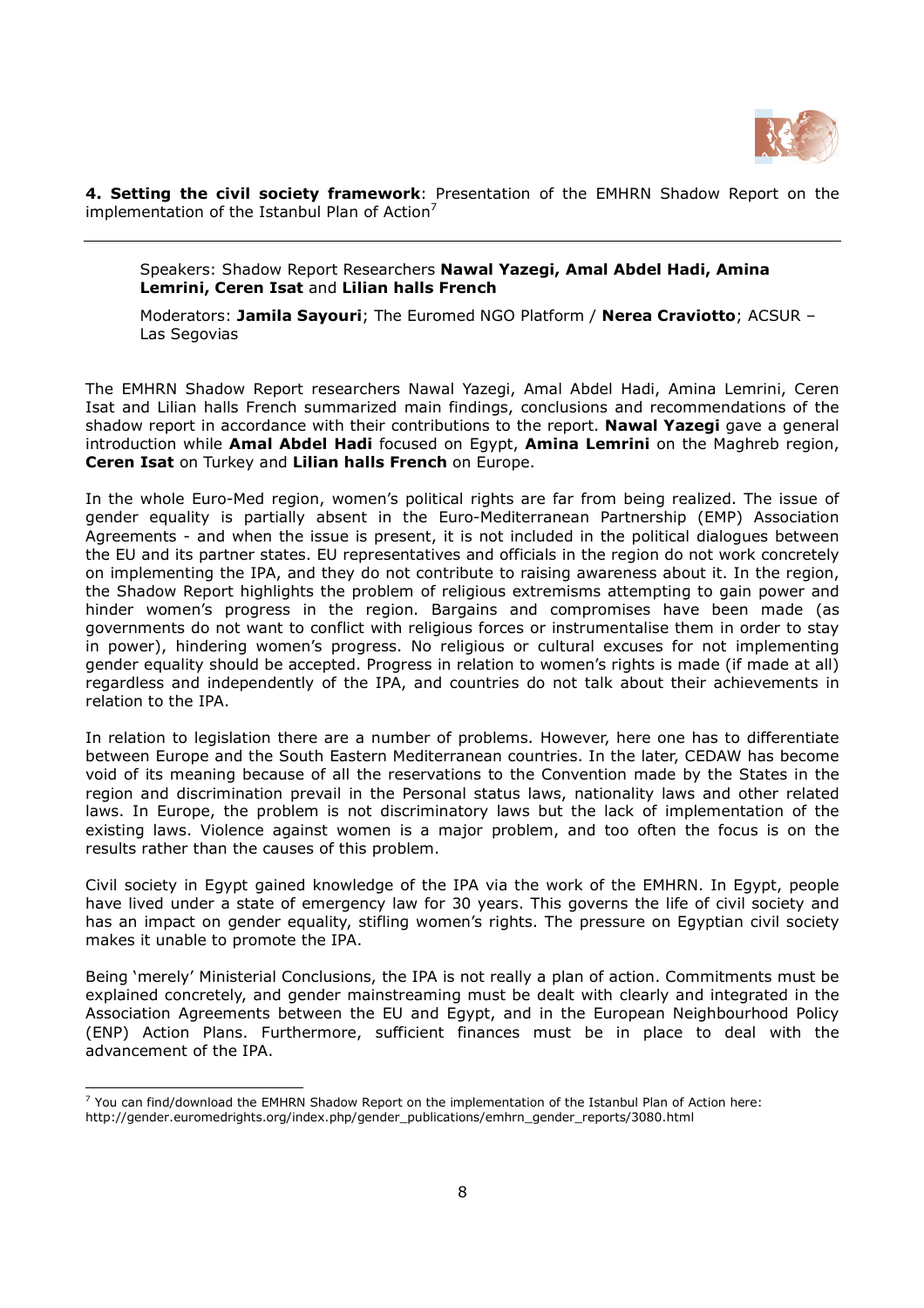

In the Maghreb region (Morocco, Algeria and Tunisia), the IPA brought no added value in terms of results in advancing women's rights or assessing developments in relation to gender equality. The questionnaires reporting from the countries in relation to their implementation of the IPA were based on 20<sup>th</sup> century statistics. Furthermore, activities undertaken before the adoption of the IPA were listed as achievements by the governments, while actually the result of civil society activism undertaken before the IPA came into existence. In terms of international law there is very little harmonisation, despite work done in Morocco to tackle CEDAW reservations. Gender equality is a backbone for legislation but it is not given the necessary attention in the region. Political rights are important, but these depend on civil rights. Civil rights, however, are not part of the IPA and the document was thus born weak.

Over the last 10 years, the EU Accession Process has affected some important changes at the legislative level in terms of the legal codes and the constitution in Turkey. Gender equality needs, however, to be seen in its own right and not just as a requirement of the accession process. Most importantly, changes have been made in the Turkish constitution determining that international law is above national legislation. This is, however, not implemented. Article 90 of the constitution recognises international law such as CEDAW. The problem is the lacking implementation; officials refer to discriminatory national laws. Violence against women is a major issue on the agenda of the Turkish government, but the government should adopt a holistic approach in that regard; for example women do not have access to financial resources that would enable them to create situations of independence. The IPA is not well known in Turkey.

The European part of the report deals with the difference between formal and real equality. There is a regression in women's rights which is caused by, inter alia, economic problems and the rise of fundamentalisms. Professional equality and women's access to decision making processes continue to be problems. Women suffer more than men during economic crisis as they have fewer and more vulnerable work opportunities, and there has been a regression in educational provision and more women are expected to take care of the elderly at home. The rationale of profit overrules the social protection of women, and the democratic deficit is a real problem; for an example, only 35% of the members of the European Parliament are women. Violence against women is transnational and women are very vulnerable. Women face many common problems in the Euro-Med region, not least because the women from the South and East of the Mediterranean countries living as migrants, refugees or asylum seekers in Europe are subjected to discriminatory laws and practices similar to the ones existing in their countries of origin. We need joint strategies to work against the forces preventing the realization of equality between women and men.

**Questions and Comments:** Participants welcomed the Shadow report finding it reflecting the realities in their countries and a useful instrument at the regional level to acknowledge the common challenges of women in all Euro-Med countries. In relation to the lack of implementation of the IPA, it was argued that the IPA is a Framework of Action, not a Plan of Action as such, and that it could be seen as a cross-checking mechanism, a political dialogue to motivate action and that it is the role of the civil society to demand more.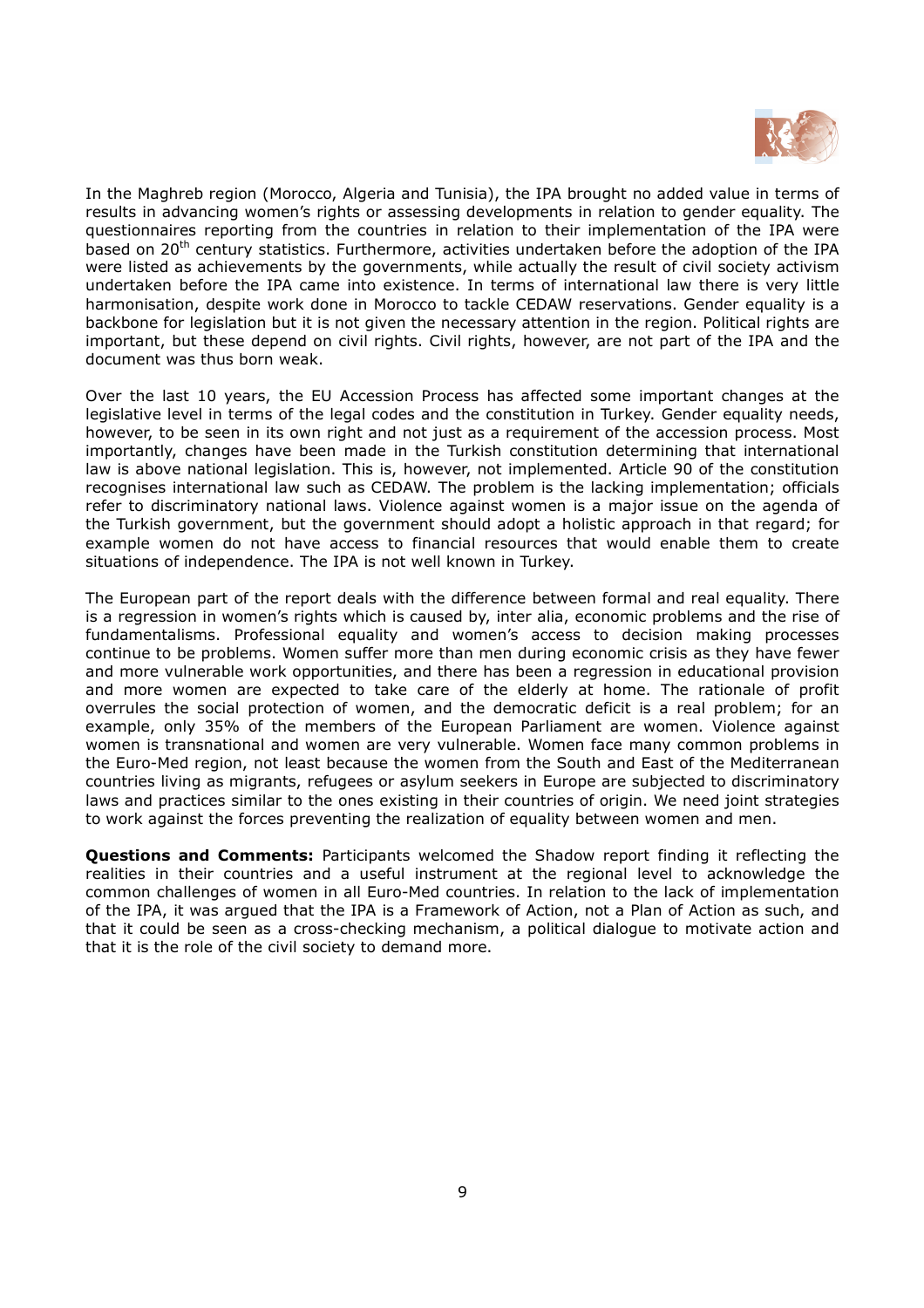

5. 30th anniversary of CEDAW: Overview of instruments for promotion of gender equality and women's rights and their implementation: Exploring synergies

Speakers: Sabika Al-Najjar; Regional CEDAW Coalition "Equality without reservations" / Afaf Miri; The Egyptian NGOs CEDAW Coalition

Moderator: Nicole Savy; Ligue des droits de l'Homme

Nicole Savy opened the session by remarking that it has been a great struggle and taken 30 years to get the majority of the world's states to sign the CEDAW. It is one of the most important international instruments for enhancing women's rights and gender equality. Yet it is one of the less known instruments in many parts of the world and CEDAW is not yet fully implemented by all states. Savy recalled the purpose of the session: to provide an overview of instruments for promotion of gender equality and women's rights and their implementation with a focus on exploring synergies, including exploring the relation(s) between CEDAW and the IPA.

Sabika Al-Najjar introduced the Regional CEDAW Coalition "Equality without reservations". The Coalition, which was established in Rabat in 2006, focuses upon regional mechanisms and the Arab world. It works to promote gender equality, human rights and human dignity, and one of its main objectives is to ensure the commitment of all Arab countries to the CEDAW and their ratification of its protocol. The strategy of the coalition has been to launch a regional advocacy and awareness raising campaign in the Arab world. Each country or member organization has formed a national coalition which is member of the regional coalition. The practical objective of the campaign has been to introduce the public to the CEDAW and maximize public support for the CEDAW. The working methodology has focused on interaction and communication, including an electronic campaign of online petitions collecting signatures. The coalition has cooperated with the Arab League of States when calling upon countries to lift their reservations to the CEDAW. Its lobby work includes work in relation to the CEDAW committee and the European Commission. As a regional organization, the Coalition has a substantial need for financial support<sup>8</sup>.

**Afaf Miri** spoke about the work of the Egyptian NGOs CEDAW Coalition. The Coalition has staged a campaign to lift Egypt's reservations to CEDAW within the framework of the 30th anniversary of the convention. CEDAW is important in the fight against gender inequality and discrimination against women. It is a problem that, unlike in the CEDAW, there is nothing obligatory in the IPA. Concrete measures need to be taken to ensure the implementation of the IPA. The influence of religious fundamentalism and the reinforcement of a patriarchal mentality are among the challenges in Egypt for the implementation of CEDAW and for lifting the Egyptian reservations to the convention. Egypt has not ratified the Optional Protocol, and discriminatory laws still exist due to the reservations. This is justified by arguments based on cultural relativism. The Egyptian feminist movement and the CEDAW Coalition submitted the recommendations of the EMHRN Shadow Report on the implementation of the IPA to Egyptian government. The Coalition is working to enhance the capacities of its member organizations and it is working with the different stakeholders in relation of women's rights. It provides information and conducts trainings, studies, seminars and experts workshops on the IPA and  $\text{CEDAW}^9$ .

L

<sup>&</sup>lt;sup>8</sup> The Power Point presentation given by Sabika Al-Najjar is available (in Arabic only) upon request; please contact the EMHRN Secretariat, Marit Flø Jørgensen: mfj@euromedrights.net

<sup>&</sup>lt;sup>9</sup> The Power Point presentation given by Afaf Miri is available (in Arabic only) upon request; please contact the EMHRN Secretariat, Marit Flø Jørgensen: mfj@euromedrights.net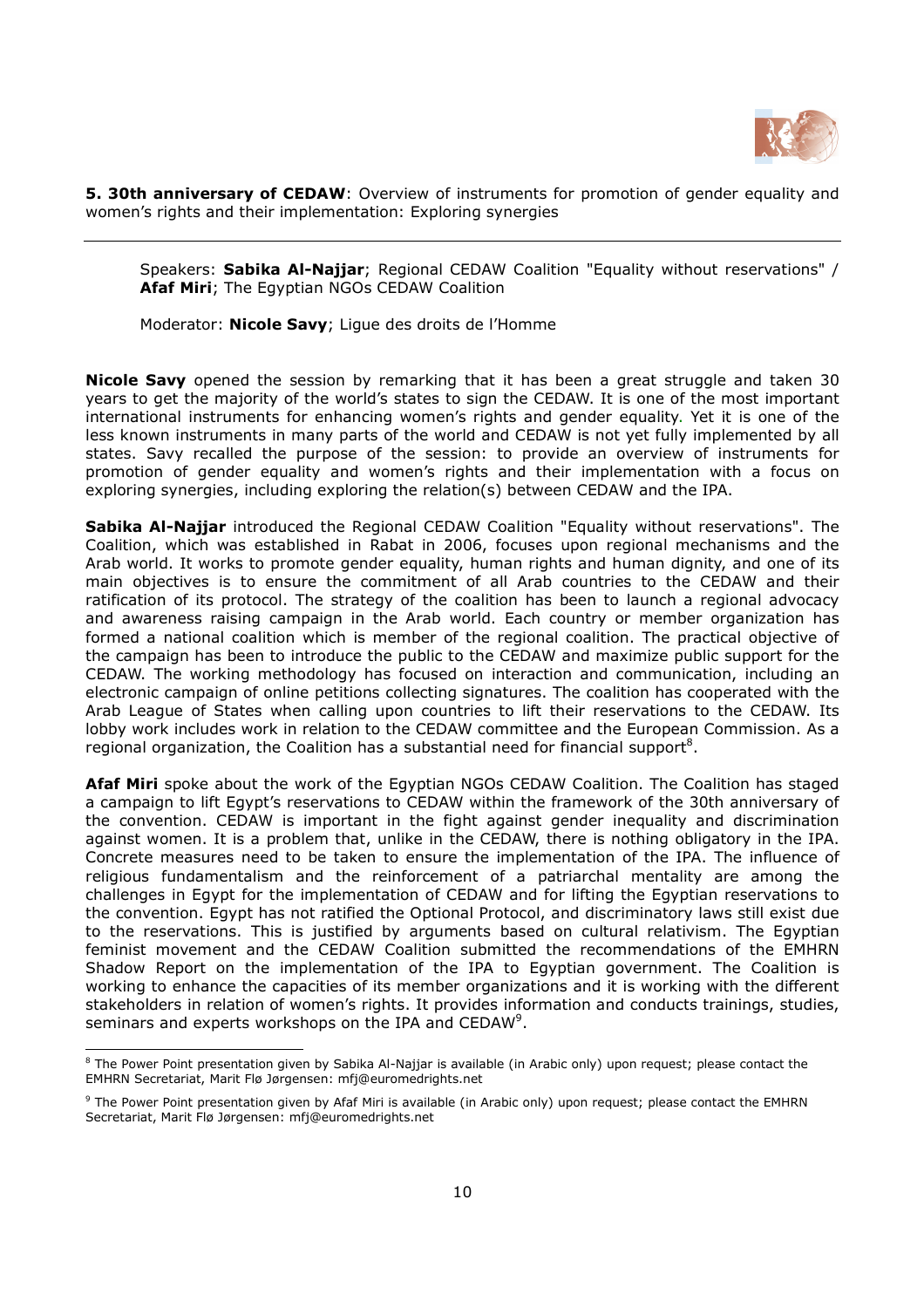

During the following discussion of linkages between CEDAW and the IPA, several questions and comments were made. It was remarked that CEDAW is not put on national agendas. A participant asked how it could be that the UN allows reservations to the CEDAW even thought reservations are not allowed under international law. Europe was criticised for its weakness in challenging the lack of democracy in some of the countries in the South. It was asked how the conference would move on and how to be more effective in this field. More institutional efforts should be made, it was commented, and the linkages between the CEDAW and the IPA should be addressed through out the rest of the conference. It was noted that the framework of the IPA could create regional dynamics.

# **6. Workshops** to define priorities and strategies

The following three workshops were conducted:

- A. Defining priorities and strategies for work on gender equality based on a discussion of findings & recommendations of the Shadow Report
- B. Interlinking the IPA with international, regional and national mechanisms for gender equality and women's rights: Defining priorities and strategies
- C. Future engagement in the Istanbul Process and civil society coordination

Below, please find summaries of / reports from the workshops.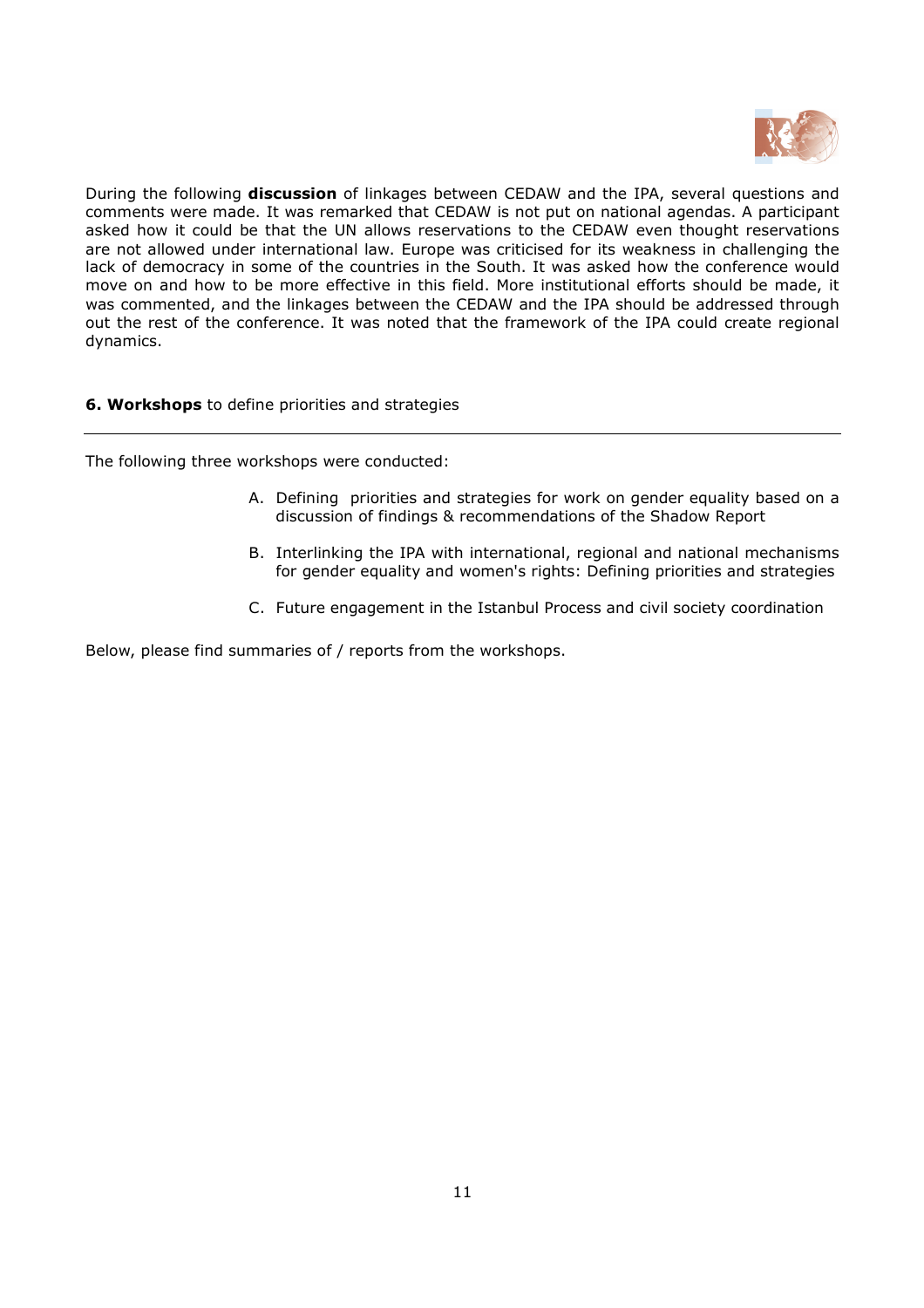

Workshop A: Defining priorities and strategies for work on gender equality based on a discussion of findings & recommendations of the Shadow Report

Key notes by Amina Lemrini (Researcher); Association Démocratique des Femmes du Maroc

Moderator: Amal Abdel Hadi (Researcher); Cairo Institute for Human Rights Studies

The presentation given by Mrs Amina Lemrini in workshop A is entitled: **Defining the priorities** and the work strategies on equality between men and women based on the conclusions and recommendations of the shadow report.

The presentation begins by outlining the main findings about the Istanbul Plan of Action clarifying that government strategies do not refer to IPA because of a lack of knowledge of the latter. The effectiveness of the IPA is hindered by a lack of concrete provisions and operational indicators and mechanisms for monitoring and evaluation.

Subsequently, Mrs Lemrini continues by presenting the conclusions of the report by fields/ state engagement discussing the following points:

- The obligations vis-à-vis the international conventions, in particular the CEDAW.
- Discrimination in national law and legislation.
- Women's participation in the public, civil, and political spheres.
- Concerning violence towards women (including migrants) in the family and community.

Moreover, the presentation develops various obstacles hindering the realization of gender equality in the region. The obstacles hindering the gender equality are as follow:

- The dominance of patriarchal structures.
- The predominance of religious, political and social conservatism.
- The predominance of political/ security uncertainty as means of justification for not introducing democratic reforms on the agenda.

After presenting the obstacles, she proposes the principal recommendations already discussed in the shadow report:

- On commitment to CEDAW.
- On the rights of women in national legislation.
- On the public participation of women in civil and political life.
- On combating violence against women, including migrant women.
- On the Istanbul Plan of Action.

Finally, the presentation is calling for the establishment of practical procedures such as:

Prepare an action plan for the regional and national levels that is "clear, explicit and goalspecific" ; The establishment of an ad hoc committee to follow up and monitor the implementation of the IPA ; develop mechanisms to ensure consistency and linkages between the IPA, the UFM framework, the European Neighbourhood Policy and other bilateral frameworks ; involve the non-governmental organisations in the Euro-Mediterranean Ministerial Conference ;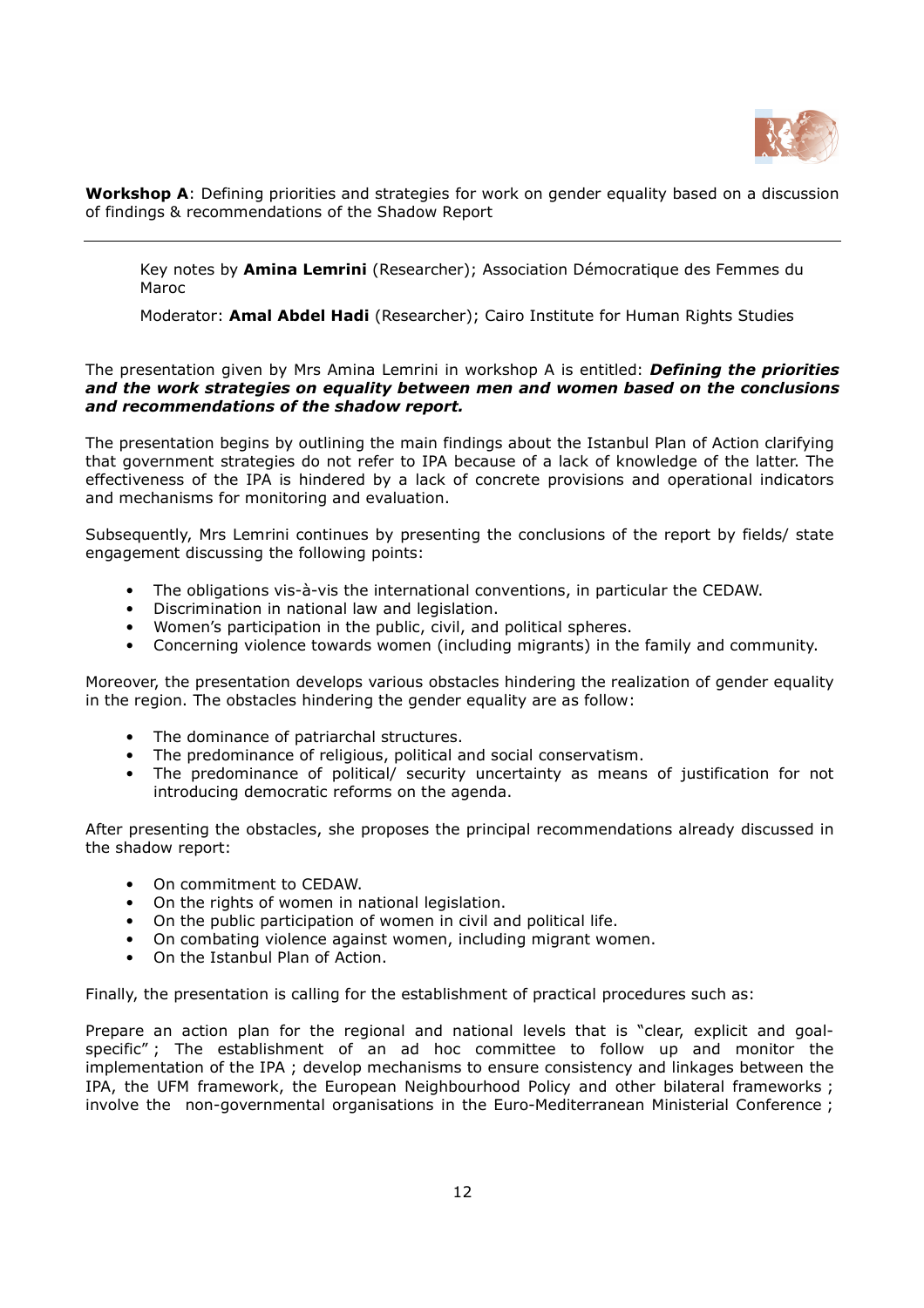

Encourage the European Parliament and the Euro-Mediterranean Parliamentary Assembly to be involved in the follow-up process on the implementation of the decisions of the Istanbul conference; Place gender equality and women's rights high on the agenda of the EMP and the UFM and among their priorities.

Please find attached the complete power point presentation.

# Suggestions for future work

In relation to future work, the participants suggested to focus on developing a campaign around the IPA, and to collect and capitalise on best practises in relation to the implementation of the IPA.

### Recommendations

In general, the participants felt that the recommendations of the Shadow Report are quite comprehensive. Some participants mentioned, though, that the report could have dealt more thoroughly with the issue of economic empowerment of women, including gender budgeting, equal payment and economic and labour rights (as focused upon in the Beijing Plan of Action).

The importance of specific recommendations in Shadow Report was mentioned, e.g. recommendation d) and e) on page 23 of the (English version of the) report:

d. The involvement of non-governmental organisations in the Euro-Mediterranean Ministerial Conference that will be held in 2009, the organisation of consultations, and the establishment in all countries of observatories that include representatives from civil society organisations and will monitor the implementation of the Istanbul decisions and prepare an annual report on the results that have been achieved;

e. Encouraging the European Parliament and the Euro-Mediterranean Parliamentary Assembly to be involved in the follow-up process on the implementation of the decisions of the Istanbul conference.

It was suggested to set timeframes for the recommendations, e.g. "freeing all legislation from all discrimination within five years". The participants stressed the importance of having the following three pillars in mind: political will, means and the involvement of women themselves. In addition, the following issues were emphasized:

- a) Gender Equality is the core of women's human rights and should not be compromised in the name of cultural specificity. There is a need for specific indicators for measuring any progress in this domain
- b) Fully fledged citizenship for all women in the Euro-Mediterranean based on the common principle of gender equality is needed. There is a need to have specific indicators for any progress in this domain
- c) The need to link the IPA to the European Neighbourhood Policy Action Plans, because there is a framework for follow up and assessment and funds that could be used
- d) To recognize and support the work of civil society in enhancing the implementation of the IPA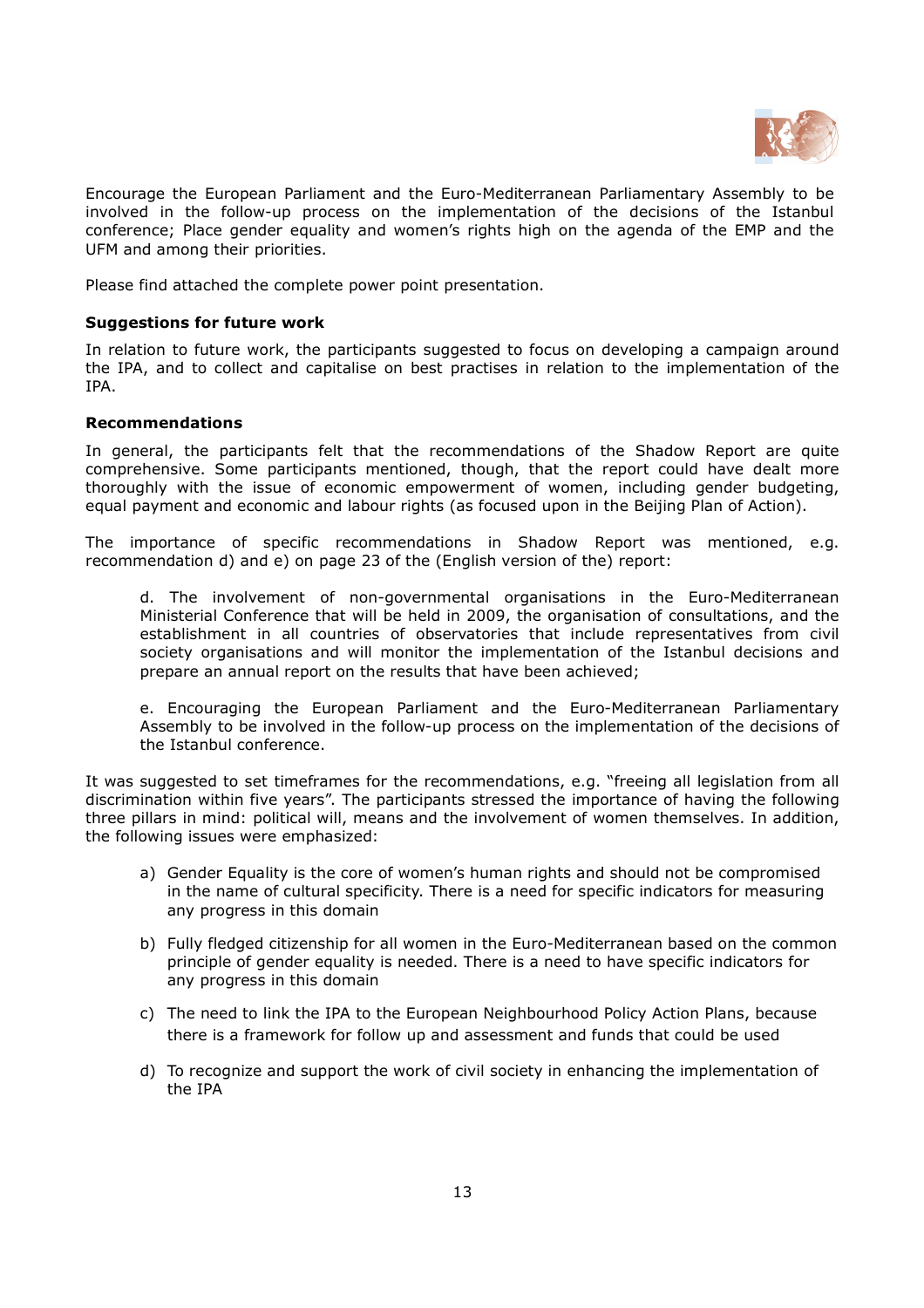

- i. Build on the capacities of local networks and organizations: strengthen the visibility of women's work, more efficient networking.
- ii. Establishment of observatories in each country that include representatives from civil society organizations to monitor the implementation of the IPA
- e) Gender equality actors must work with grassroots organizations to promote gender equality
- f) It is the states' responsibility to guarantee access to justice for every woman, and thus for all women to be able to use the laws in order to obtain and enjoy their human rights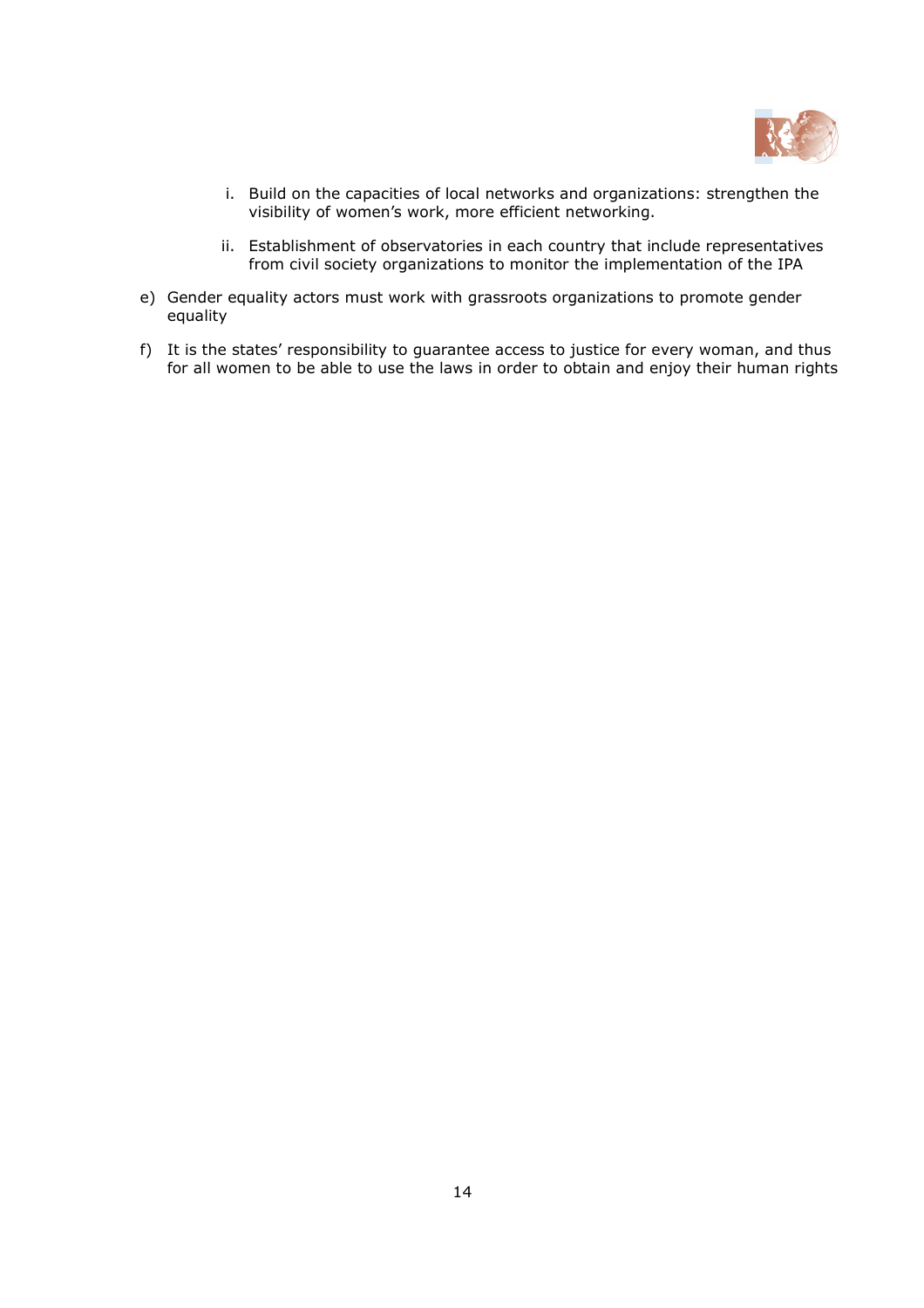

Workshop B: Interlinking the IPA with international, regional and national mechanisms for enhancing gender equality and women's rights: Defining priorities and strategies

Key notes by Sabine Gürtner (WOMNET/WIDE) and Boriana Jönsson (Kvinna Till Kvinna)

Moderator: Leila Hamarneh; Arab Women Organization

**Boriana Jönsson** focused her presentation on the opportunities offered by the IPA. She stressed the importance of the IPA not being an operational action plan in itself that will bring about changes via concrete measures. It is a political framework that expresses a certain level of political will. The IPA created a new space to bring up the commitments to e.g. UNSCR 1325 and 1820 (on women and peace and security) as well as commitments to CEDAW since the IPA recognises these commitments (also in relation to the fight against gender-based violence). By uncovering linkages between the instruments we can analyse why certain issues were not addressed in the IPA. This can lead us to identifying priorities and common strategies.

Jönsson developed the idea that an important difference between these international instruments and the IPA is that, unlike CEDAW, UNSCR 1325, 1820, etc. that have been adopted due to the long-term struggle and demands by the women's movements across the world, the IPA has been adopted top down by the governments. It therefore provides new opportunities for the women's movements to approach their governments and hold them responsible, since, if CEDAW and 1325 can be viewed by them as "imposed", the IPA is fully owned by the governments. Therefore, independently of its vague language the governments can now move on to create their own plans of actions based on this framework.

As for the civil society and the women's movement, the Euro-Med space offers a space for increased lobbying and cooperation with concerned institutions and political bodies, and opportunities to raise old questions in new ways: Why CEDAW has been ratified with reservations while the governments themselves speak of strengthening the political rights of women? Can political rights of women be strengthened with "reservations"? And if the governments put it as a priority to strengthen the political and civil rights of women then CEDAW provides them with a useful instrument to do exactly that; by adopting affirmative measures for example.

Jönsson pointed out that it is vital to consider the IPA as a process and to approach it from the dynamic perspective of its interconnectedness with these other documents and international instruments that the governments have ratified and committed to, documents that globally enhance gender equality: CEDAW, UNSCR 1325, 1820 etc. If the governments reinforced their commitments to UNSCR 1325 within the Istanbul Framework it would mean, for example, that the question of women's rights (as international women's rights standards and as being central to maintaining peace and security) should not be disregarded with reference to the instability of the region. The need to strengthen women's rights should never be disregarded with reference to any instable situation. Instead these standards should be applied in politics connected to the commitments to IPA and to peace and stability – equally valid for the whole Euro-Med region. In other words, gender equality should be on the top of the agenda of our governments, as both goal and means to achieve lasting peace.

Furthermore, Jönsson stressed that that the Istanbul Framework for Action gives women's social movements and NGOs the opportunity to work together across the political differences in the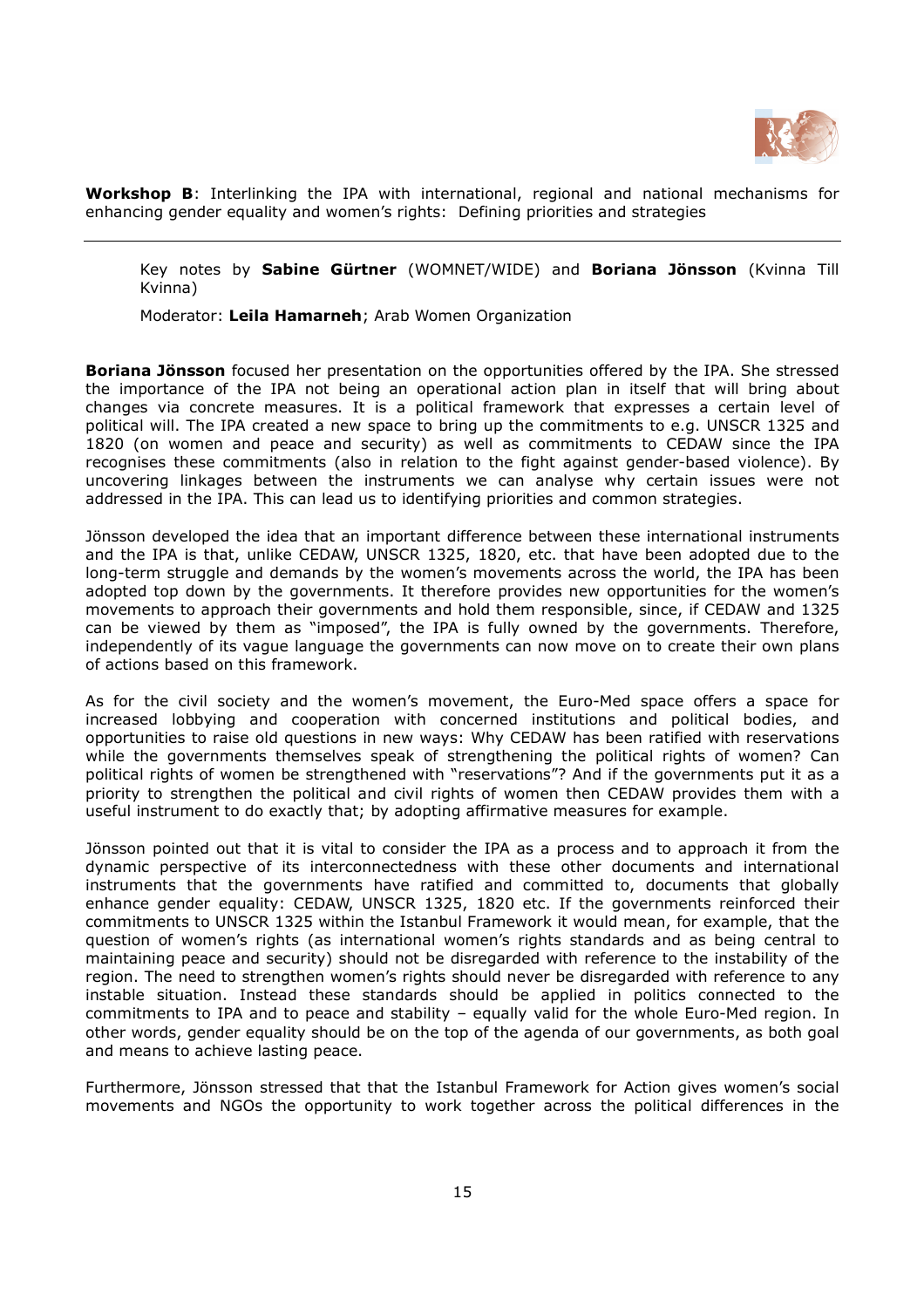

Euro-Med region on jointly identified priorities for common action addressing common problems faced by women in the region. Such work can focus, for an example, on analysing and addressing raising fundamentalisms, the persisting violence against women accompanied by social intolerance, and on demanding that governments lift their reservations to CEDAW and implement the convention as an indicator of political will to act.

Sabine Gürtner introduced the various instruments and mechanisms on gender equality, especially within the EU. She stressed that 2010 will be a big review year – Beijing +15, the 10th anniversary of the Millennium Development Goals, the 30th anniversary of CEDAW – and thus offers an opportunity to voice our concerns in relation to gender equality. She explained how the EU has committed itself to promote and protect gender equality in all its policies though gender mainstreaming, including in its foreign relations, as stressed in the Roadmap for Gender Equality between Men and Women – a milestone for women's rights in Europe. Furthermore, she underlined the importance of the European Neighbourhood Policy (ENP) and its financial instrument (ENPI) which has a budget of 12 billion Euros for 2007-2013. Gürtner explained that:

The European Commission's Roadmap for equality between women and men 2006-2010 was launched in March 2006 with the goal of accelerating gender equality and strengthening gender mainstreaming in all areas. The Roadmap outlines six priority areas for EU action for the period 2006-2010 (and for each area priority objectives and actions are identified):

- 1. Equal economic independence for women and men
- 2. Reconciliation of private and professional life
- 3. Equal representation in decision making
- 4. Eradication of all forms of gender based violence
- 5. Elimination of gender stereotypes
- 6. Promotion of gender equality in external and development policies

Relevance: The EU Roadmap is considered a milestone for progressing women's empowerment and gender equality in particular since it provides in each of its sections a set of indicators to monitor progress towards gender equality in the policy areas identified in the Roadmap. It has been developed by Member States, Eurostat and the EU Commission. These indicators were also developed for the follow-up of the Beijing Platform for Action. However, with one exception, there are no indicators for priority area 6 concerning the promotion of gender equality in external and development policies. Since 2006 WOMNET and Karat have been forwarding (see WOMNET International Conference ENP and IPA) recommendations to adopt gender indicators and thus link the roadmap to the EU's External Policy.

The European Neighbourhood and Partnership Instrument (ENPI) is a financial policydriven instrument that replaces TACIS (for eastern neighbours) and MEDA (for southern Mediterranean neighbours). It aims at supporting sustainable development, security, peace and prosperity to EU Neighbourhood countries with no perspective for accession. The priorities identified in the ENP National Action Plans serve as a guiding principle in programming the EU assistance priorities which are, together with the countries concerned, laid down in general Country and Multi-Country (regional) Strategy Papers (7 year periods, 2007-13), National and Multi country Indicative Programmes (3 year periods, 2007-10) and detailed annual programmes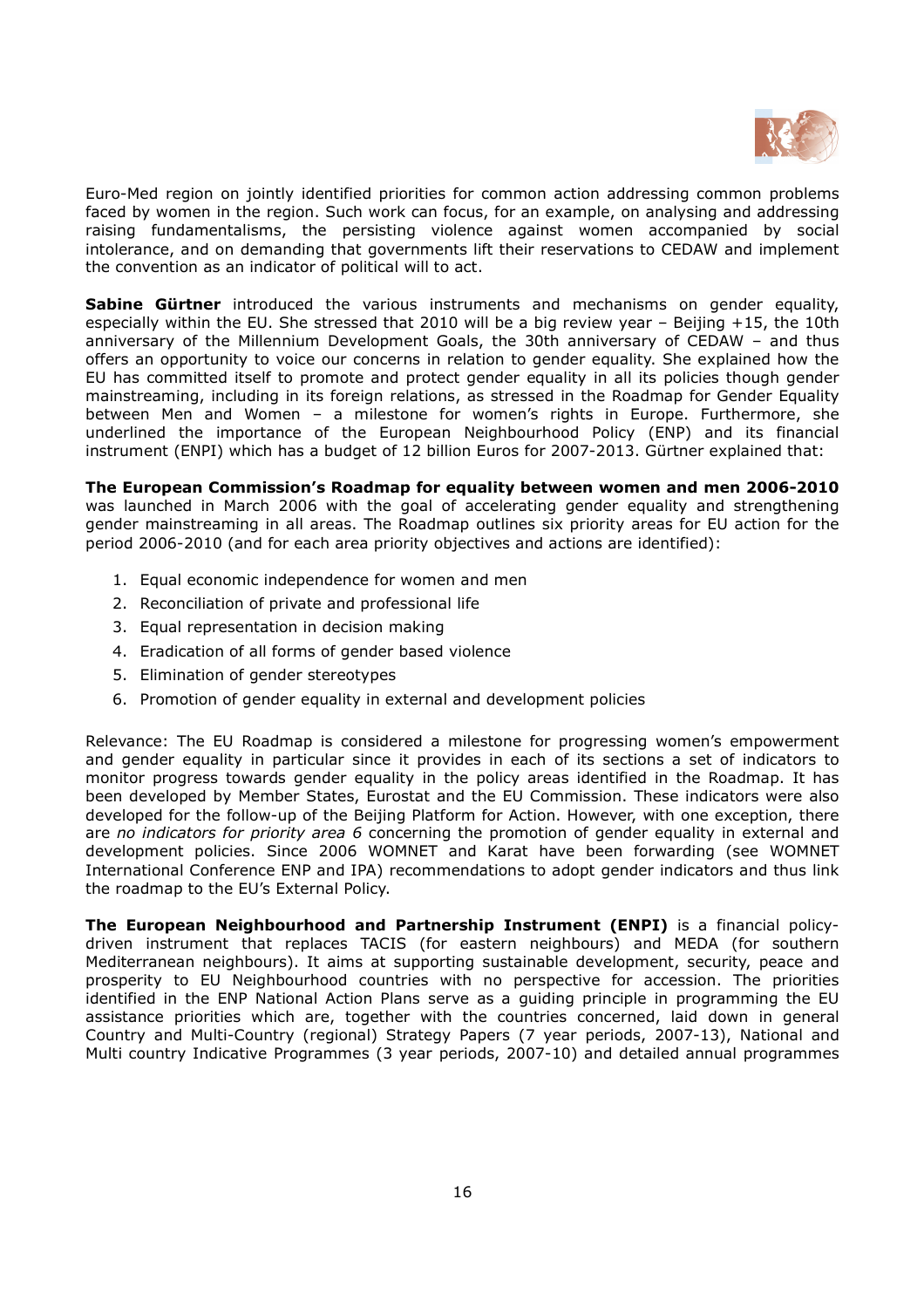

for each financial period. ENP National Action Plans exist for 12 countries<sup>10</sup>. For the current budgetary period (2007-2013), there is funding of approximately 12 billion Euros available.

Relevance: The ENPI will be reviewed in 2009 through a Mid-Term Review, which might result in an update of the existing Strategy Papers as well as of the development and adoption of new Indicative Programmes (IP's) for the period 2011-13. The Commission has started a dialogue with civil society inviting CSOs to monitor the implementation of the Action Plans. It is, however, not yet clear how much CSO recommendations will be reflected in the new National Indicative Programs. Consultations included CSO participation in ad hoc meetings, internet consultations and specific events, taking into account the local political reality. Concerning the ENPI's relevance to gender equality, women's organisations criticize that in the EU's external policies, including the ENP, mainstreaming of gender equality is done in an ad-hoc way. Still, bilateral agreements and funding mechanisms lack a strong gender perspective and there is a lack of information and monitoring opportunities for NGOs. The existing initial concept notes for the new indicative programmes have not yet adopted a strong gender aspect within their priority areas and they lack references to gender equality, women's empowerment and gender budgeting, even though reference to human rights and democratic development support is made.

**Judith Neisse** from Transtec briefly introduced the EU funded 'Enhancing Equality between Men & Women in the Euromed Region' program. She stressed the importance of linking up to this initiative as it would be a way to link this mainly inter-governmental project to a civil society initiative/input. She explained that the added value of the IPA is its implementation mechanisms (in the form of the 'Investing in People' and the 'Enhancing Equality between Men & Women in the Euromed Region' program) and the regional knowledge it implies and creates.

Leila Hamarneh, the moderator of the workshop, stressed the need to come up with recommendations for how to enhance gender equality and women's rights by inter-linking the different frameworks/mechanisms.

The following priorities and recommendations were made:

-

- The Euro-Med Ministerial Conference should further the Euro-Med process in a holistic manner. This should be done by linking the IPA process to national, regional and international conventions, resolutions and mechanisms to which governments of the region have already committed themselves, e.g. CEDAW, UNSCR 1325, the European Parliament Resolution on Gender, Peace and Conflict, the Beijing Platform for Action and the Millennium Development Goals.
- All reservations on CEDAW should be lifted as a priority and governments should sign up to its Optional Protocol
- Gender equality and women's human rights should be on the top of every political agenda within the ENP – such as in the Country Strategy Papers and the Annual Action Plans
- Autonomy of women's NGOs should be recognised and respected; they must be given space to be actors in their own right (Marrakesh could be followed by a North-South meeting to share examples of models of interaction between women's NGOs and governments).

<sup>&</sup>lt;sup>10</sup> Armenia, Azerbaijan, Egypt, Georgia, Israel, Jordan, Lebanon, Moldova, Morocco, The Palestinian Authority of the West Bank and Gaza Strip, Tunisia and Ukraine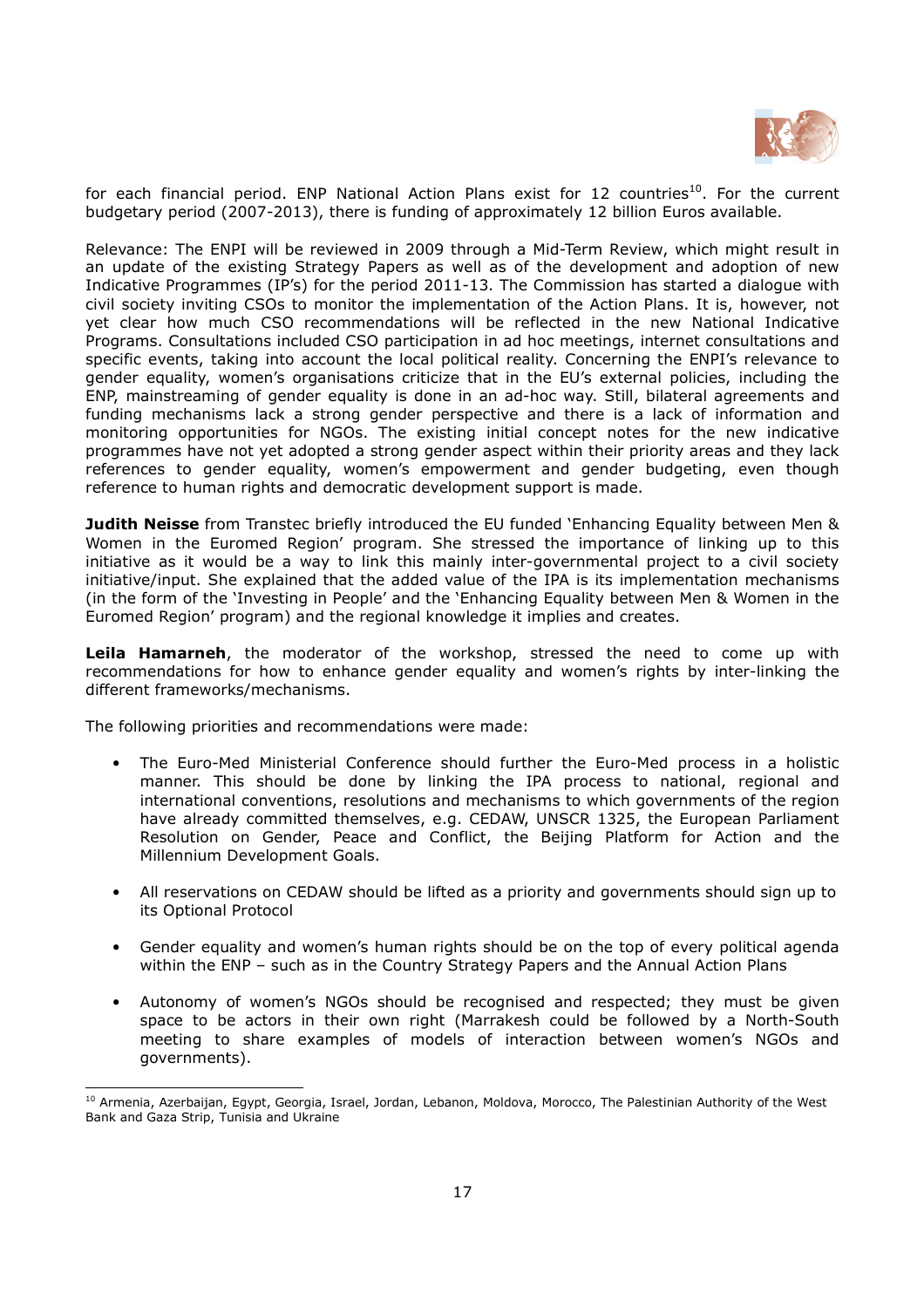

- Mechanisms should be created that involve women inside and outside the formal Peace and Security mechanisms at all levels; not just in the informal level.
- Each Government should prepare a National Action Plan for the implantation of UNSCR 1325.
- Mechanisms for regular consultation with women's NGOs should be set up (as the knowledge on gender equality and women's rights is not properly transferred to governments)
- EU delegations should meet with women's rights organisations
- Women's participation in political decision making should be increased and temporary quotas introduced
- The existing multiple frameworks to enforce gender equality should be exploited
- International solidarity through cooperation within civil society should be encouraged
- The idea of having the UN launch a world-wide campaign on the implementation of CEDAW should be explored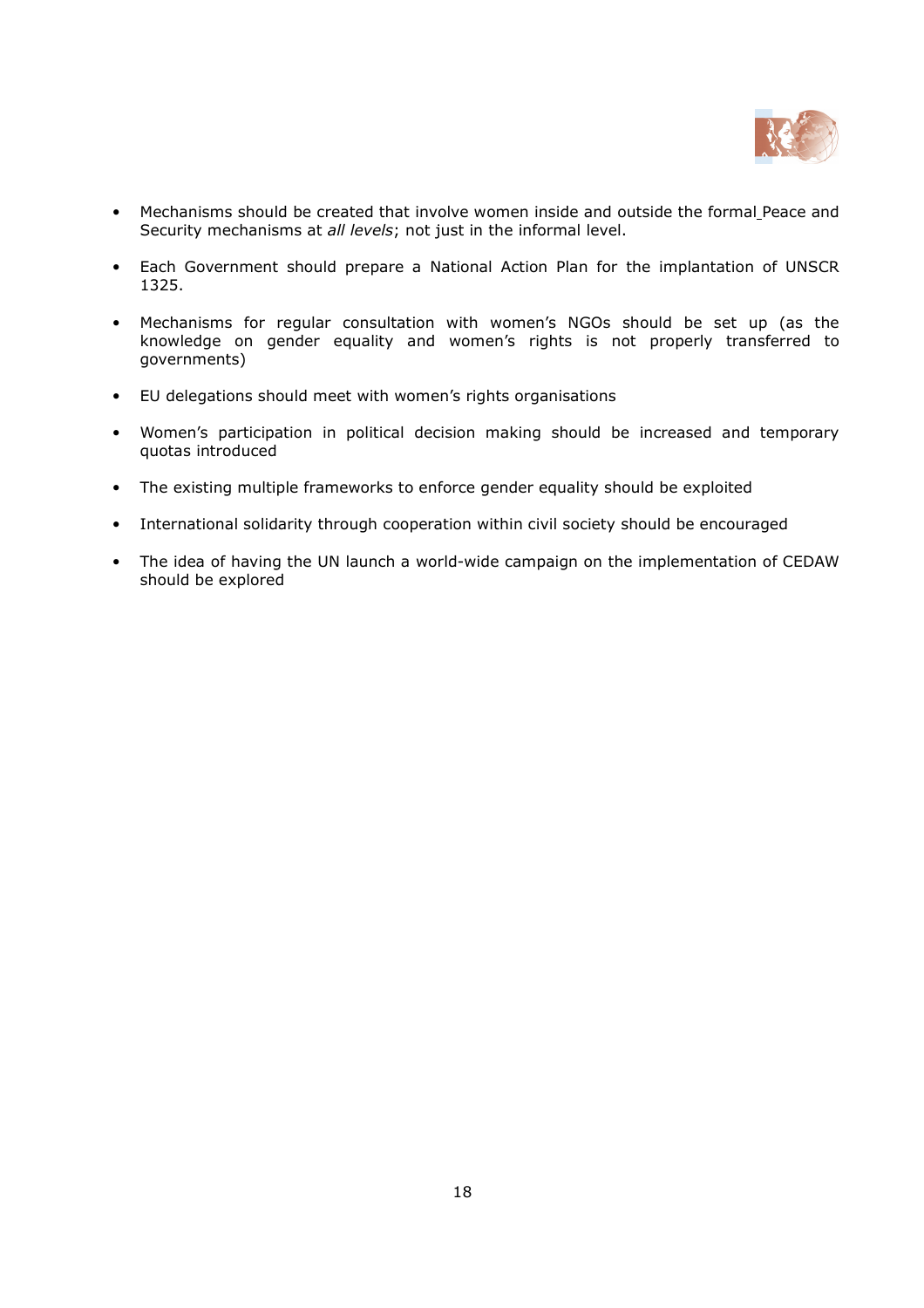

Workshop C: Future Engagement in the Istanbul Process and civil society coordination

Keynotes by Magali Thill (EMHRN) and Sophie Dimitroulias (Member of the Board of the Euromed NGO Platform, Vice President of AFEM)

Moderators: Khedija Cherif (Association Tunisienne des Femmes Démocrates) / Rhadia Ben Haj Zekri (Member of the Board of the Euromed NGO Platform)

**Sophie Dimitroulias** emphasized the historical contribution made by the women's movement and more broadly speaking by civil society united in the Euro-Med Civil Fora and the Euromed NGO Platform, to promote gender equality as part of universal values and human rights and as a founding principle of the Euro-Mediterranean Partnership established in 1995. She stressed the fact that the violations of women's rights in the Euro-med region are worsening despite the commitment of member states and partners to EU and international treaties to promote fundamental rights. However, she underlined the progress in terms of official recognition of civil society, notably the Euromed Platform, as a valuable partner in that Euro-Med cooperation framework, but also the need to enhance effective civil society participation in all policies, and by all necessary means.

Magali Thill focused on civil society cooperation and coordination in relation to strengthening gender equality and women's rights in the framework of the IPA. She recalled the regional campaigns, such as the "Equality without Reservation" campaign to lift reservations to CEDAW and make States ratify the Optional Protocol to the Convention as an example of a good practice in relation to awareness raising about gender issues. She stressed the need for short, medium and long term goals with respect to the future agenda. She explained that the EMHRN is a network of more than 60 organizations working in the area of women's and human rights as well as a member of the Euromed NGO Platform. The EMHRN Working Group on Gender and Women's Rights has been working on gender mainstreaming, and on monitoring the IPA. It is important to forge alliances with others and benefit from each others ideas, she underlined.

Following the presentations by Dimitroulias and Thill the floor was opened for a **discussion** which focused on:

Social and economic rights: It was remarked that organizations need to consider how to tackle concrete obstacles to the implementation of the IPA. In this regard, the global economic crisis must be taken into consideration since it severely influences the condition of women. It was added that there is a need to consider the regressive economic, social and cultural rights and to what extent they are dealt with in the IPA; broad alliances could be forged in that regard. European governments and their partner states focus on economic issues at the expense of women's and human rights, it was argued.

The integration of the IPA with other mechanisms, especially CEDAW and the ENP: It was suggested to focus on the provisions of the CEDAW as the most comprehensive international gender equality treaty ratified by the Euro-Med states and which already has a follow-up mechanism. It was remarked that the IPA reiterates the principles of CEDAW, and that the IPA should support effective implementation of CEDAW and be understood as complementary to CEDAW; neither as separated from it nor as its replacement.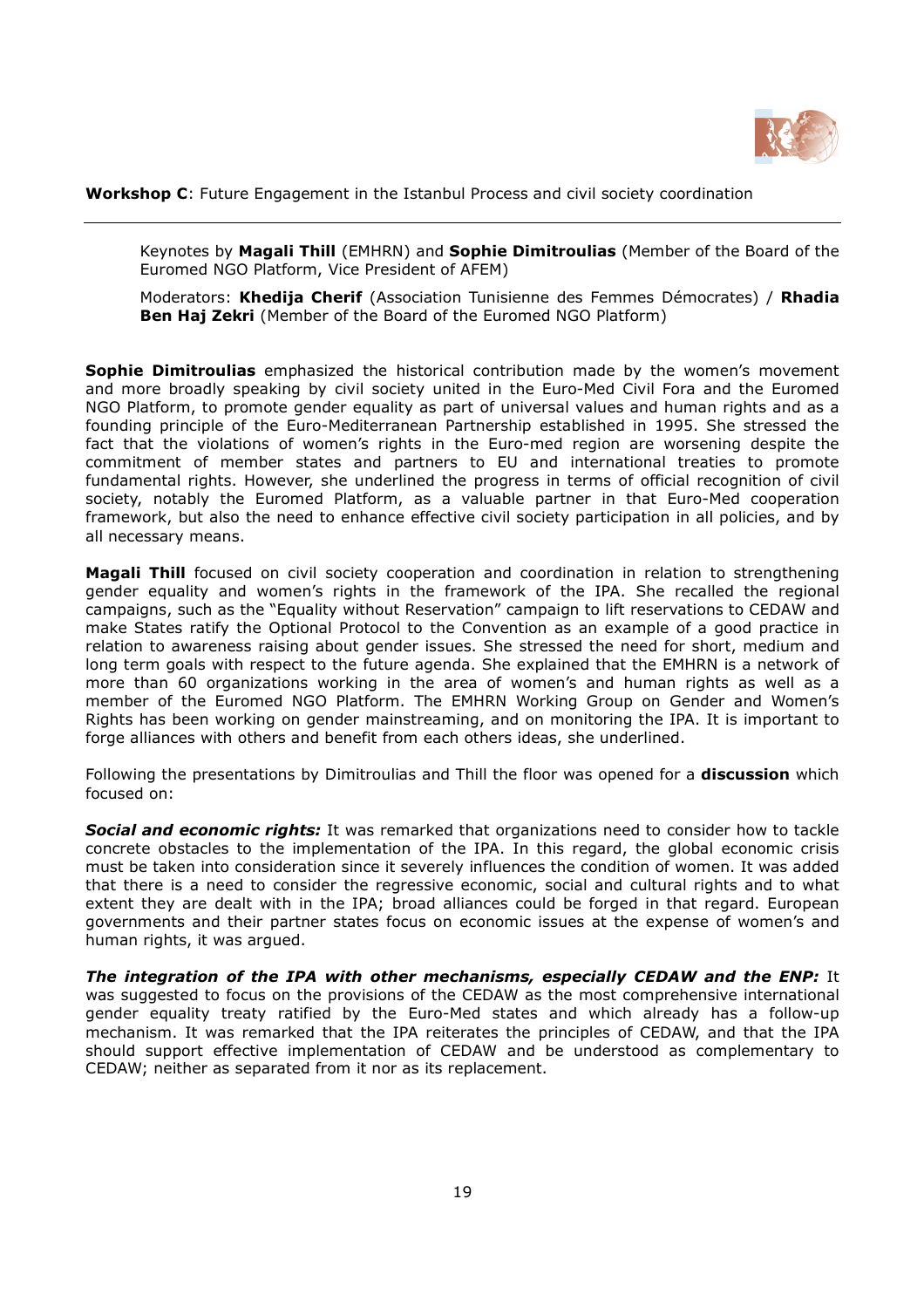

It was suggested to work more in relation to the European Neighbourhood Policy (ENP). Within the framework of the ENP, work on national implementation of the IPA could be done by integrating the IPA in the ENP Action Plans and encouraging the EU to establish funding incentives to do so. If the IPA is included it the ENP Actions Plans it will be much easier to monitor its implementation, since the Actions Plans imply an annual review mechanism. It was suggested to monitor how the Union for the Mediterranean abides by the IPA and what work is being done in relation to women's rights in general within its framework.

**Coalition building:** It was commented that efforts to sustain the previous initiatives are needed as well as initiatives to broaden the work by involving more organizations. Flexible alliances should be built since no new or additional structures are needed. Organizations working in the region could cooperate with the EMHRN and its WG on Gender and work in alliance with the Euromed NGO Platform and women's regional and national organizations which are members of the Platform. It was suggested that the IPA follow up mechanism could be a women's network and it was remarked that we need to enlarge the dialogue as well as to recognize the work done by the EMHRN and the Euromed Platform.

Media and awareness raising: It was stressed that the ministers' awareness about the IPA should be raised before the Ministerial Conference. It was commented that the IPA is an important political tool, and that the task is to make the relevant ministers understand that. Countries represented at the Ministerial Conference in Marrakech should commit to clear gender equality texts and to the communication of these texts through education and the media. It was noted that more work should be done on the media, since the media coverage of the IPA is scarce. It was commented that the media should cover this conference and other similar events, and that nontraditional coverage is needed that will convey the content of this meeting/conference. It was commented that civil society's advocacy tools too often seem to be limited to drafting reports, and it was suggested to use petitions as a tool for lobbying and awareness raising.

**Furthermore**, it was suggested to launch a constant dialogue between European and Arab states in relation to the IPA and work on the integration of the IPA into national strategies, placing this on national government agendas. It was remarked that after the conference the EMHRN and the Euromed Platform should continue following up in relation to the IPA on both sides of the Mediterranean. It was suggested to focus on research and studies, since statistics are lacking.

Responding to the many comments, **Sophie Dimitroulias** noted that the presence of such a variety of women organizations and civil society actors, representing national and international levels showed the success of this conference and was a proof of solidarity and the importance of gender equality as a common universal value. Summarizing the joint position of the workshop participants, she underlined that the ministers participating in the Ministerial Conference in Marrakech should be urged to eliminate all inequalities, all discrimination and all forms of violence against women, and promote gender equality in all fields. She reiterated the need for effective human rights guarantees in conformity with European and international treaties, notably the CEDAW; and that gender equality must be integrated into all policies and instruments of the Euro-Mediterranean Partnership and the European Neighbourhood Policy, including bilateral Agreements and Action Plans. She stressed that women are the first victims of the rise of fundamentalist forces which are contrary to gender equality, posing a serious risk to the universal rights that has been gained in that regard. Dimitroulias acknowledged the specific need to effectively guarantee women's social and economic rights as well as reproductive health rights in the context of the economic crisis. She recalled the critical importance of organizing regular NGO meetings and called for a joint mobilization of civil society at all levels, notably the national level.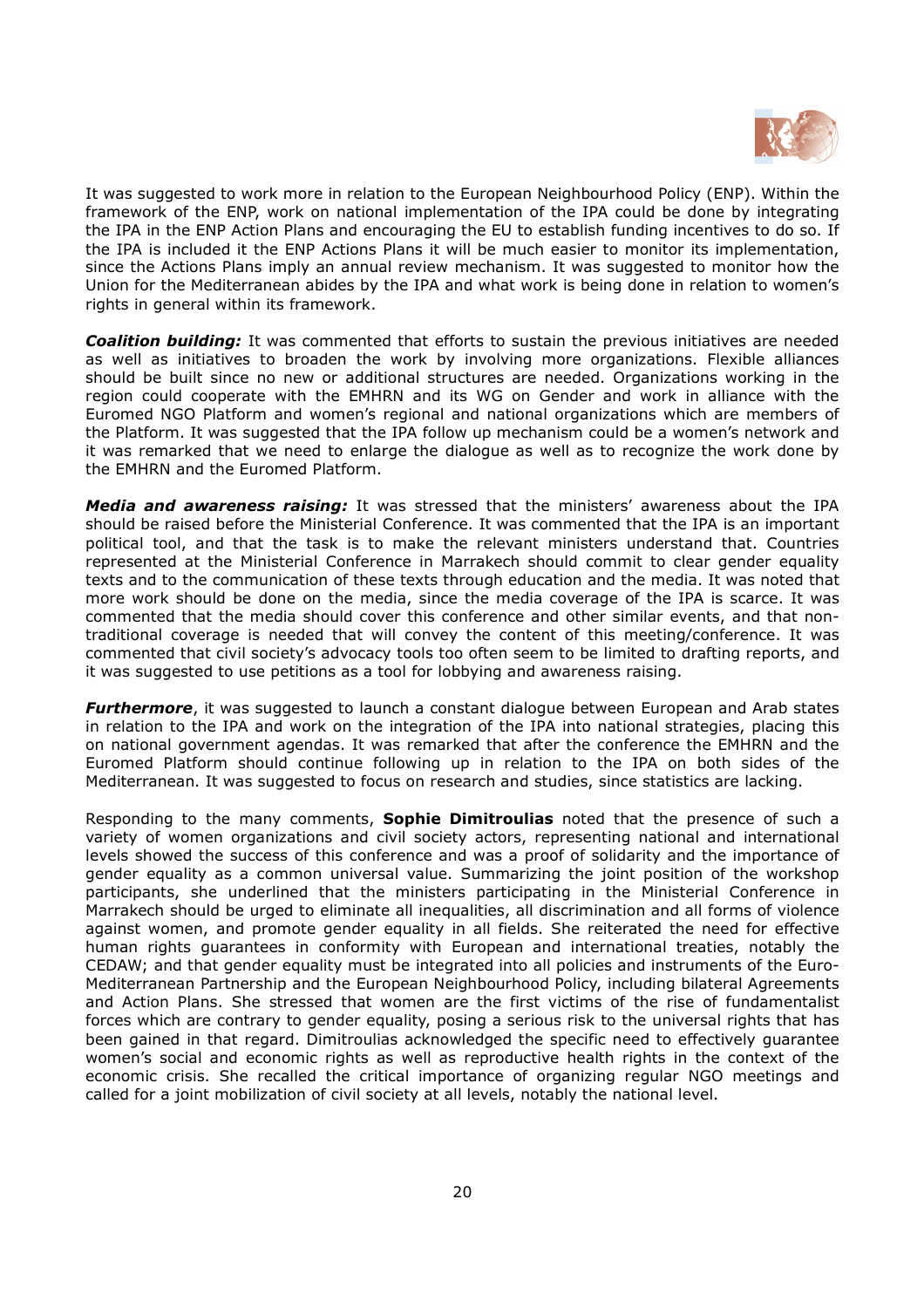

Magali Thill underlined that IPA is complementary to CEDAW. She noted that ENP is the framework within which the IPA must be mainstreamed and that benchmarks must be included in the bilateral agreements under the ENP to ensure that it happens. She also stressed the importance of a proper follow up mechanism to monitor and evaluate the implementation of the IPA. Some coalitions have already been forged and sent information to their national ministers, she said. In relation to future work, she added, the IPA campaign should be widened to include for an example the CEDAW coalition.

# Conclusions/recommendations

The workshop resulted in the following conclusions/recommendations:

In the current context of economic crisis and of rising fundamentalisms all over the world of which women are the first victims, the participants of this workshop recall that gender equality is part of universal and indivisible human rights. They urge the EU member states and partner states to condemn all form of violations of women's human rights perpetrated in the name of tradition and religion, and to promote gender equality and women's rights, especially social rights, at all levels.

### Short term recommendations:

- To lobby government representatives participating in the Marrakesh Ministerial Conference
- To send a letter with the declaration and the Shadow Report to the head of the governments and the representatives of the governments who will participate in the Marrakesh Ministerial Conference
- To urge the organisers of the Ministerial Conference to permit the participation of a wide joint delegation composed of representatives of the EMHRN, the Euromed NGO Platform and the CEDAW Coalition
- To have the statement of this conference read by a speaker from the joint delegation at the Ministerial Conference
- To address the supportive governments (mainly in the European Union) through the European women's organizations participating in the conference, such as the Association of Women of Southern Europe (AFEM), the European Council of the International Council of Women (CECIF), and the European Women's Lobby (EWL).
- To ensure that the media know about the demands of this conference and to have a press conference in Morocco before the Ministerial Conference
- To launch an on-line and written petition for supporting the demands of this conference in relation to the IPA, including the lifting of the CEDAW reservations in the whole Euro-Med region
- To urge the governments in the Euro-Med Region to ensure that the IPA is understood by all its representatives at the Ministerial Conference and that these are high level representatives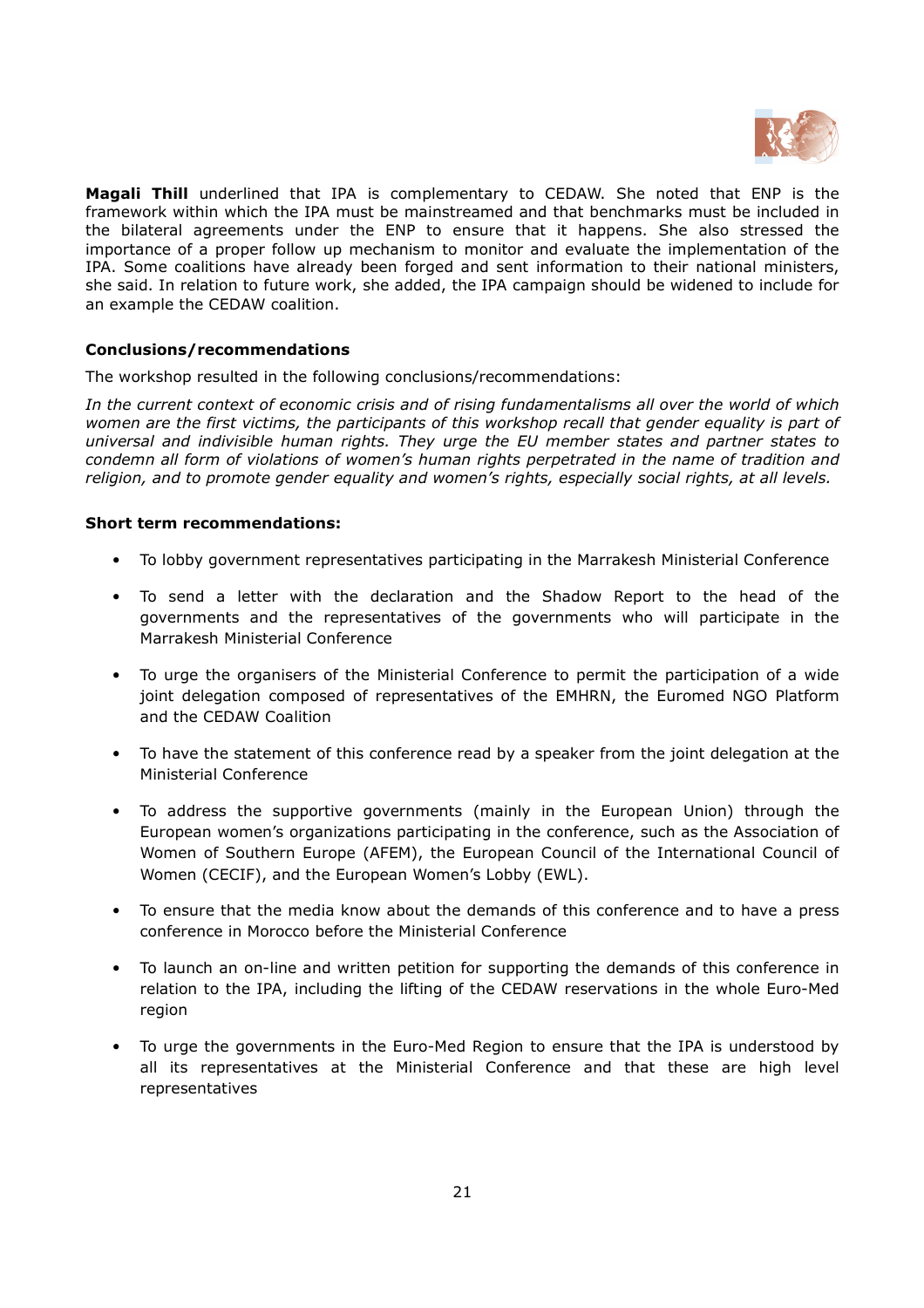

• To urge the member states and the partner states to ensure the effective participation of women's organisations in the decision-making process of the EMP and the ENP at all levels and by all appropriate means

# Long term recommendations:

- To demand the effective participation of civil society in the IPA follow-up
- To call for an evaluation meeting with wide participation of women's, human rights and civil society organizations in order to assess the results of the Ministerial Conference
- To promote the sharing of experiences about campaigning, lobbying and research in relation to work on gender equality. This should be done from a bottom-up and top-down approach and on the regional and national level.
- To urge states to integrate the IPA into ENP Action Plans and the ENP instrument in a strong way with concrete benchmarks and objectives and into their annual review processes
- To urge the European Commission and the partner states to permit and support the participation of human and women's rights organisations in the evaluation and the monitoring of ENP instruments and the national plans of action
- To launch a campaign to widen the support for gender equality in the Euro-med region among other coalitions, networks and organisations
- To urge governments to mainstream gender equality in the Union for the Mediterranean
- To urge governments to distribute the IPA to its ministries and public administrations. They should also support the publication of the IPA and distribute it to the public, to grass roots organisations, in schools and at universities
- To urge participants to this conference to build civil society alliances capable of integrating economic, social and cultural rights and to assess the IPA in all its aspects
- To ensure that the European Presidencies will give top priority to gender equality and the full implementation of the IPA in regard to the external policies of the EU and that they will support civil society participation in the IPA following-up mechanism
- To urge the governments of the Euro-med region to adopt all necessary measures to fight gender inequalities, all forms of discriminations and violence.
- To urge the governments and the European Commission to support comparative studies on national legal systems from a gender perspective and to take their results into consideration in the elaboration of the ENP Action Plans and their annual reviews.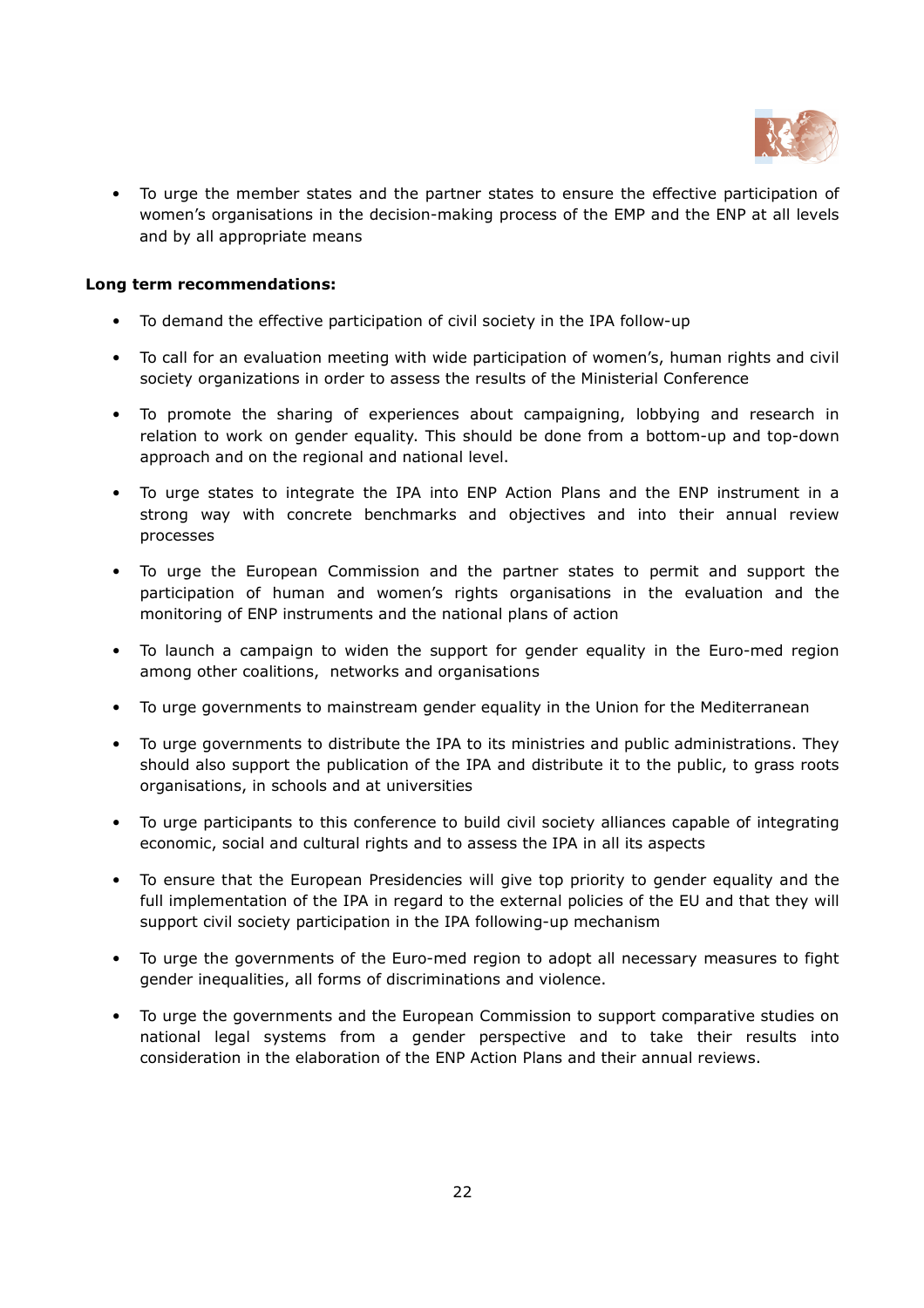

# Second Day, Sunday 25 October 2009

# 7. Presentations of the Workshops findings

Moderator: Azza Kamel; Appropriate Communication Techniques for Development Center

Workshop rapporteurs presented the findings and recommendations of the three workshops conducted on Saturday 24 October (see above the reports from the workshops):

- A. Defining priorities and strategies for work on gender equality based on a discussion of findings & recommendations of the Shadow Report
- B. Interlinking the IPA with international, regional and national mechanisms for gender equality and women's rights: Defining priorities and strategies
- C. Future engagement in the Istanbul Process and civil society coordination

Following the presentations of the workshop findings, the floor was opened for discussion. The participants welcomed the rich debates and concrete discussions that had taken place in the workshops.

In relation to workshop A, it was recommended to include more statistics and indicators in future shadow reports in order to better measure progress. It was remarked that national constitutions lack a clear commitment to gender equality, there is a need to reconcile national constitutions with CEDAW. This, it was added, can only be done by endorsing civil legislation. Other participants took the argument a step further and insisted on the need for full citizenship. Furthermore, it was remarked that the link between democratic development and women's rights should be stressed. In a restrictive political environment such as in Tunisia and Libya, where independent civil society is prevented by all means to fulfill their legitimate role as human rights and women's rights organizations, it is impossible to speak about advancement of women's rights.

In relation to workshop B, it was recommended to include a specific focus upon migrant and refugee women. Participants also suggested to support and link up to other campaigns in the region, and thus to work together in relation to IPA.

In relation to workshop C, it was suggested that European governments should be held accountable for implementing CEDAW in their external relations.

Generally, it was suggested to focus on best practices rather than the regression in order to encourage the governments gathered in Marrakesh to act. And it was suggested to structure the conference statement (to the Ministerial Conference in Marrakech) around political positions followed by strategic recommendations to the governments, the Ministerial Conference and civil society. In relation to the Israeli-Palestinian conflict, it was suggested to work for the largest possible governmental support for the Goldstone report, and all the NGO present at the conference were encouraged to call upon their governments to support it. Furthermore, the following was stressed by several participants: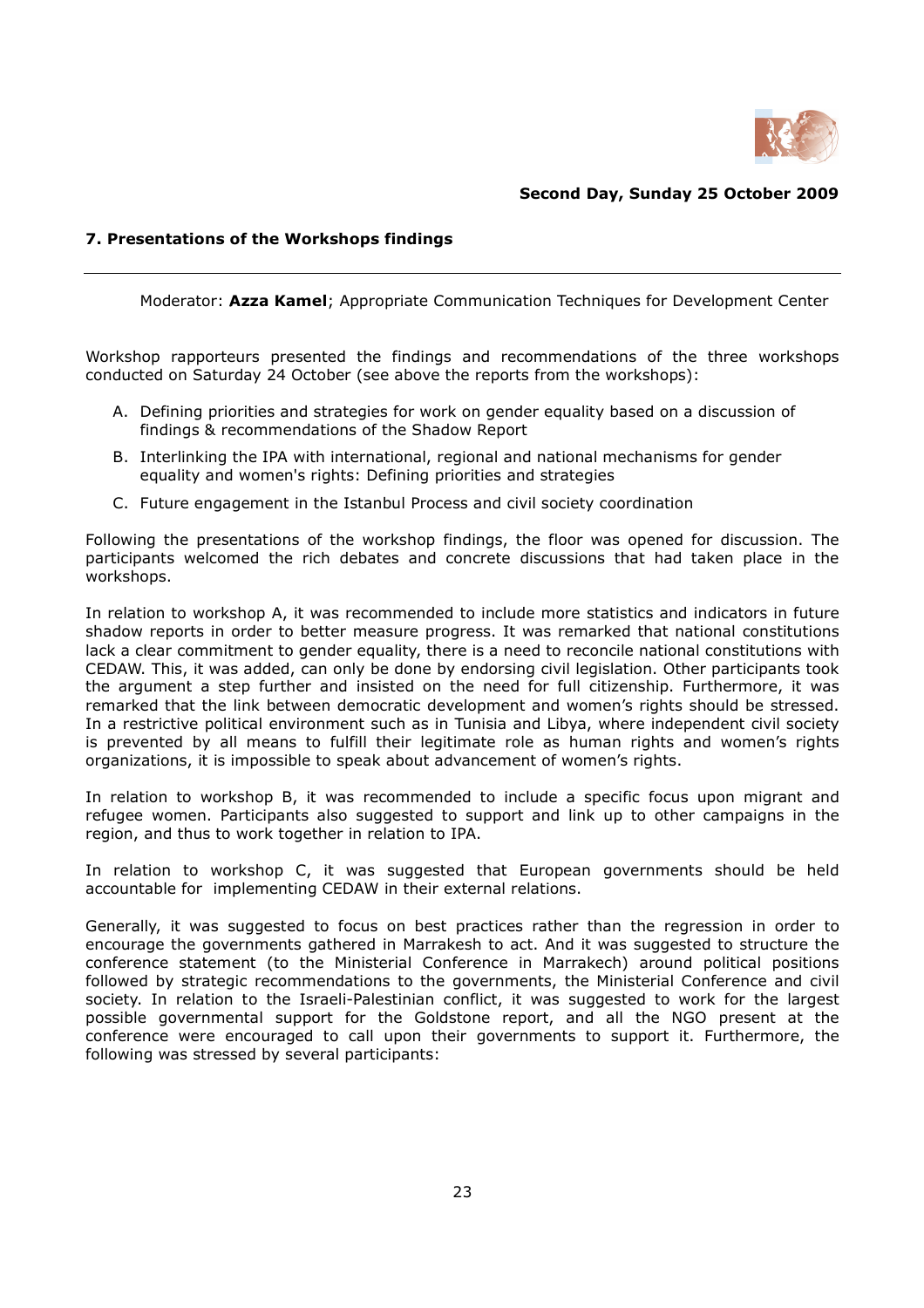

- The idea of building an alliance of participants of this conference on the IPA
- That the indivisibility and universality of human rights should be reinforced and that 'culture' should never be accepted as an excuse for not doing so
- That the IPA should be linked to the ENP
- That benchmarks and time frames be included in the IPA (but no conditionality as such)
- That indicators for the follow-up mechanisms should be developed

Veronique Arnaud from the EU Commission commented on the ideas put forward and supported the idea of linking the IPA to the existing UN and EU mechanisms. She informed the conference that with the entry into force of the Treaty of Lisbon on December 2009 the EU will have a new service for external relations<sup>11</sup> with the aim of increasing the impact and coherence of the EU's foreign policy. Furthermore, a new EU Gender Equality Action Plan for 2010-2015 will be launched in early 2010. Arnaud also confirmed the EU Commission's support for civil society.

8. Endorsement of Statement to the Euro-Med Ministerial Conference on "Strengthening the Role of Women in Society" in Morocco on 11-12 November 2009

# Moderator: Alya Chammari; Collectif 95 - Maghreb Egalité

On the evening of Saturday 24 October, the Conference Statement Drafting Committee – composed of Alya Cherif Chammari (Collectif 95 - Maghreb Egalité) and Gerarda Venture (Euromed NGO Platform) – received reports (summaries of the main findings and recommendations) from the three workshops held that day. Based upon the workshop reports, the committee prepared a draft statement which was distributed to the participants on Sunday morning.

Generally, the participants endorsed the statement stressing that it well reflected the discussion and concerns expressed during the conference. However, participants made important recommendations both to the structure and the content of the statement during the session. The drafting committee asked the participants to give it the mandate to incorporate the recommendations during the lunch break and to forward any recommendations to the committee in writing. It was suggested to add some of the recommendations to the workshop reports and/or the conference report, in order for the statement not to be too long (see the final statement; annex 2).

.

The European External Action Service (EEAS)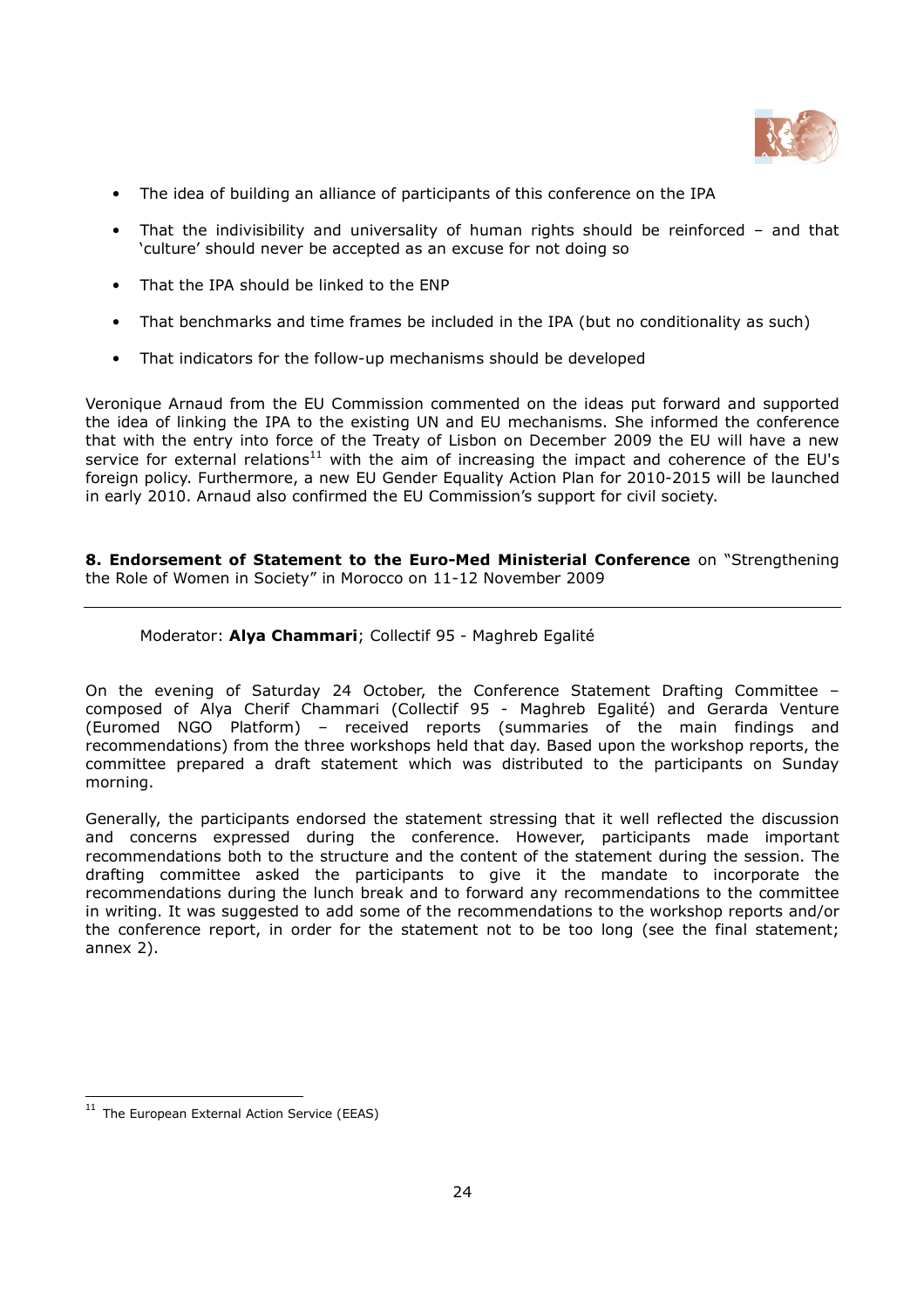

# 9. Closing Session

Moderators: Kamel Jendoubi; President, EMHRN / Gerarda Ventura; The Euromed NGO Platform

The final statement to the Euro-Mediterranean Ministerial Conference in Marrakech (annex 2) was presented (read aloud) to the conference. The representatives from the Swedish EU presidency, the French Union for the Mediterranean presidency, the Moroccan government and the French government were then asked to comment on the statement and to shortly talk about their expectation to the Marrakech conference.

**Helén Lundkvist**, representing the Swedish EU Presidency, commented that the IPA and its framework documents are landmark documents that embrace women's civil, political, economic, social, media and cultural rights. The follow up in relation to the IPA shows that activities are taking place in member states but it is difficult to know the impact of these activities. The Ministerial Conference in Marrakech will provide an opportunity for a mid-term review and for developing synergies. It would help co-operation to develop a more focused action plan. And a strong, clear, focused document is needed to ensure that the relevant ministers know what civil society wants. Consistent follow up mechanisms are also important, Lundkvist said.

Alain Kurkdjian from the French Ministry of Work, Social Relations, Family Solidarity and the City expressed his view that the contribution of civil society is very important for ministers. Sometimes, he said, the problem is that when legislation embraces equality provisions this is not translated into action on the ground. For example, men tend to go on dominating the higher-rated professions while women tend to occupy part-time and lower status jobs. There are, furthermore, jobs that are 'feminised', particularly within service professions. There is a large gap between men's and women's wages; women earn less. This has nothing to do with education since women are better educated than men. A lot of work has been done on the question of women's rights following the adoption of the IPA in 2006. There are some good practices, including work to combat stereotypes in the educational field. In relation to the Ministerial Conference in Marrakech, France is cooperating closely with Egypt and other states. It would be useful if civil society encourages the IPA work and push forward the status of women in the Mediterranean region. Action priorities have to be established regarding each of the three pillars of the IPA, and the Ministers' declaration to be adopted in Marrakech should allow for the participation of all stakeholders in the IPA process.

Nathalie Pilhes, representing the Presidency of the French Republic of the Union for the Mediterranean, made a number of comments on the IPA and the Ministerial Conference in Marrakech. The Ministerial Conference, she said, will result in a political declaration and include processes for the development of concrete projects such as the setting up of a Foundation for Women in the Mediterranean The mission of the foundation will be to create a Mediterranean resource and training centre on gender that will permit the networking of local and national centres for research on this subject, to establish a Euro-Med observatory on violence against women, to develop field projects that start at the local level but give ideas to others at the regional level, to act as a network of networks of women around the Mediterranean, and to foster the existence and development of those networks. This Foundation could include a network of private actors. This would not be an inter-governmental project but a project autonomous from states; flexible but sponsored by the states.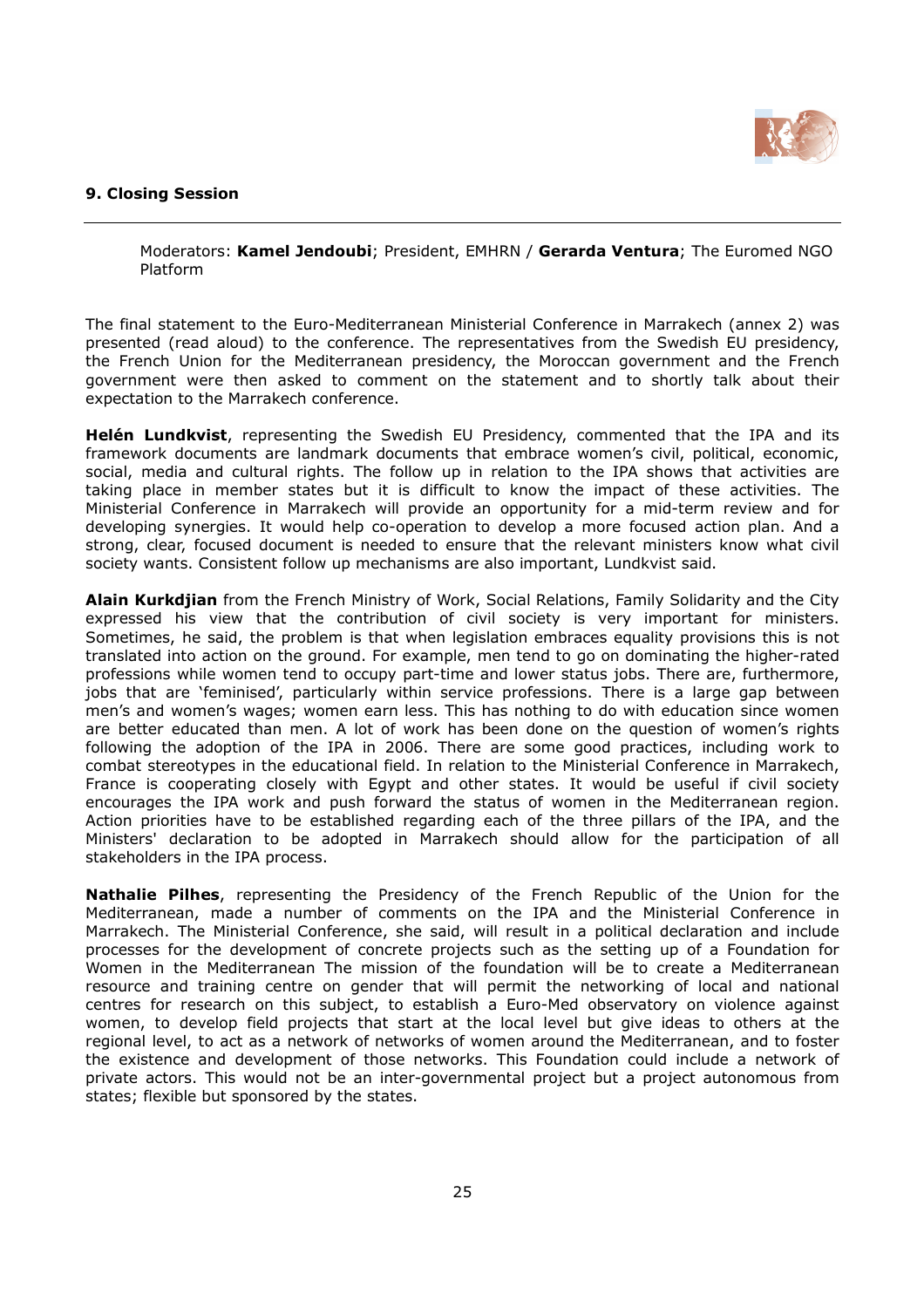

Rachida Tahri, representing the Moroccan Ministry of Social Development, Family and Solidarity made the following points: The most difficult mission will be to bridge the gap between expectations on the one side and difficulties and practicalities on the other side. The IPA is an important tool that should be developed.

The content of the IPA is currently not well known and this is a problem for the Marrakesh conference, nevertheless there are achievements that should be highlighted and upon which we should build such as equality as a principle.

We must move away from the use of cultural specificities as an excuse to avoid legal obligations. The Marrakech Conference should renew the commitment to gender equality and renew the IPA by setting priorities; we cannot go backward. We need assessment mechanisms and assessment tools. We should draw lessons from past experiences and we need a tool allowing us to assess what we are doing. We need to highlight what is common and what we share, and we need to disseminate findings.

**Helén Lundkvist** (Swedish EU Presidency) commented that legal mechanisms would be useful in pursuing gender equality. Reminding states to observe their legal obligations under CEDAW would and should be an important part of this process, she said. In 2010 important initiatives in the pursuance of gender equality will include Beijing +15, the possibility of a Special Rapporteur for Women and a new 5 year EU action plan on gender equality. Developing efficiency is also critical in the work of NGOs to avoid wasting resources. This might include linking women's work and children's work, and working with other networks. The exposure of the work on gender equality through the publicity thus obtained might also prove fruitful.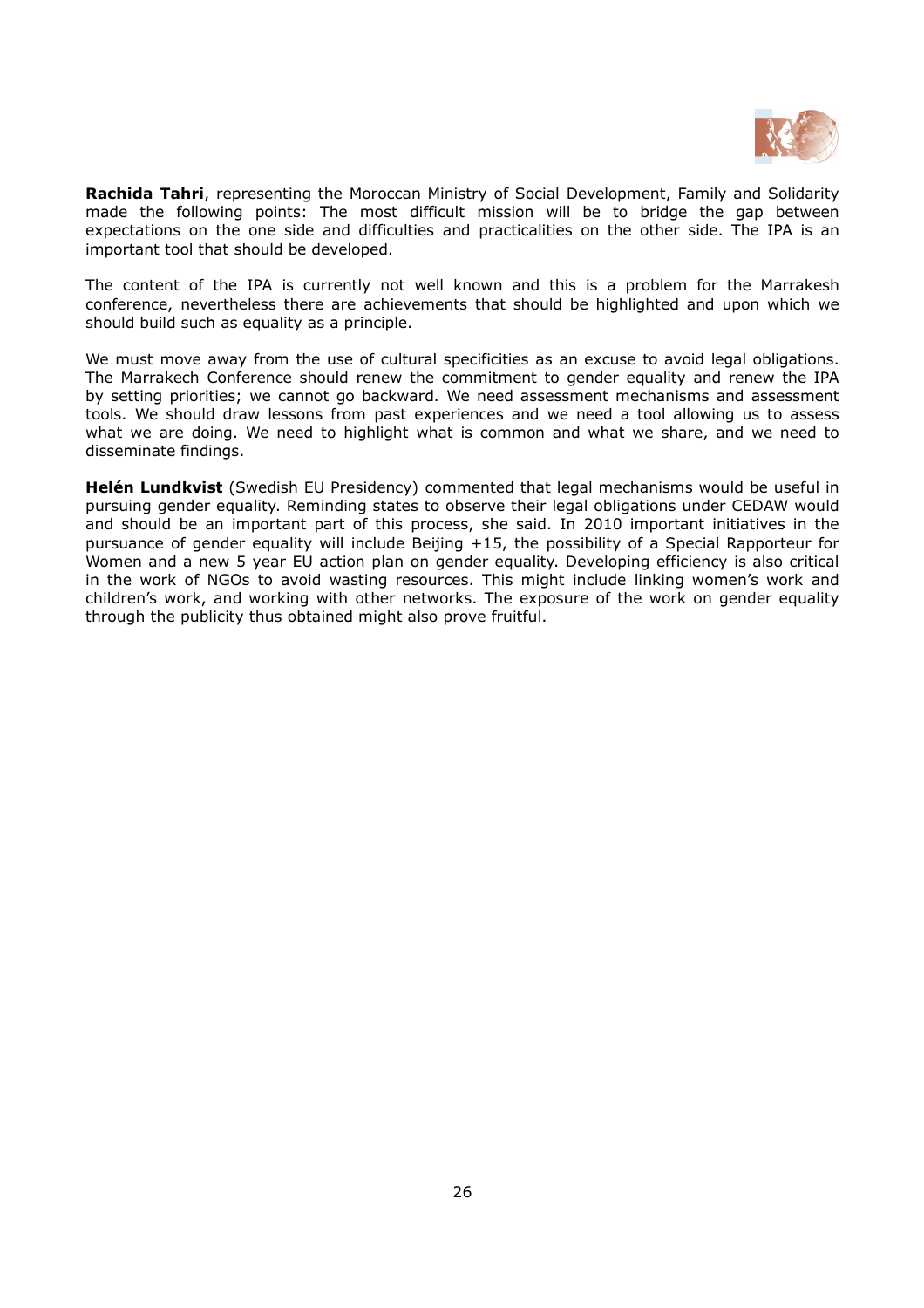

#### Annex 1: Conference Agenda



The Euro-Mediterranean Human Rights Network (EMHRN), the Human Rights Association (IHD) and the Euromed NGO Platform organise the conference:

# Gender Equality in the Euro-Med Region: From Plan of Action to Action?

### Istanbul, 24-25 October 2009

#### Agenda

 $\overline{a}$ 

The conference aims at preparing recommendations for the Euro-Med Ministerial Conference on "Strengthening the Role of Women in Society", which will take place in Morocco, 11-12 November 2009.

Within this framework the objectives of the conference will include to:

- Increase awareness of the Istanbul Plan of Action<sup>12</sup> (IPA) and explore opportunities for using it as an advocacy tool for social and legal change
- Explore synergies between the national, regional and international frameworks for the promotion and protection of gender equality (IPA, CEDAW, the European Neighbourhood Policy (ENP) and other EU mechanisms (the Euro-Med Gender Equality Project et al))
- Strengthen civil society cooperation and coalition building in the Euro-Med region on gender equality and women's rights

Based on the EMHRN Shadow Report on the Implementation of the Istanbul Plan of Action, participants will review obstacles and shortcomings of the IPA and deliver recommendations on promoting gender equality and civil society participation in this regard.

<sup>&</sup>lt;sup>12</sup> Ministerial Conclusions on "Strengthening the Role of Women in Society", 2006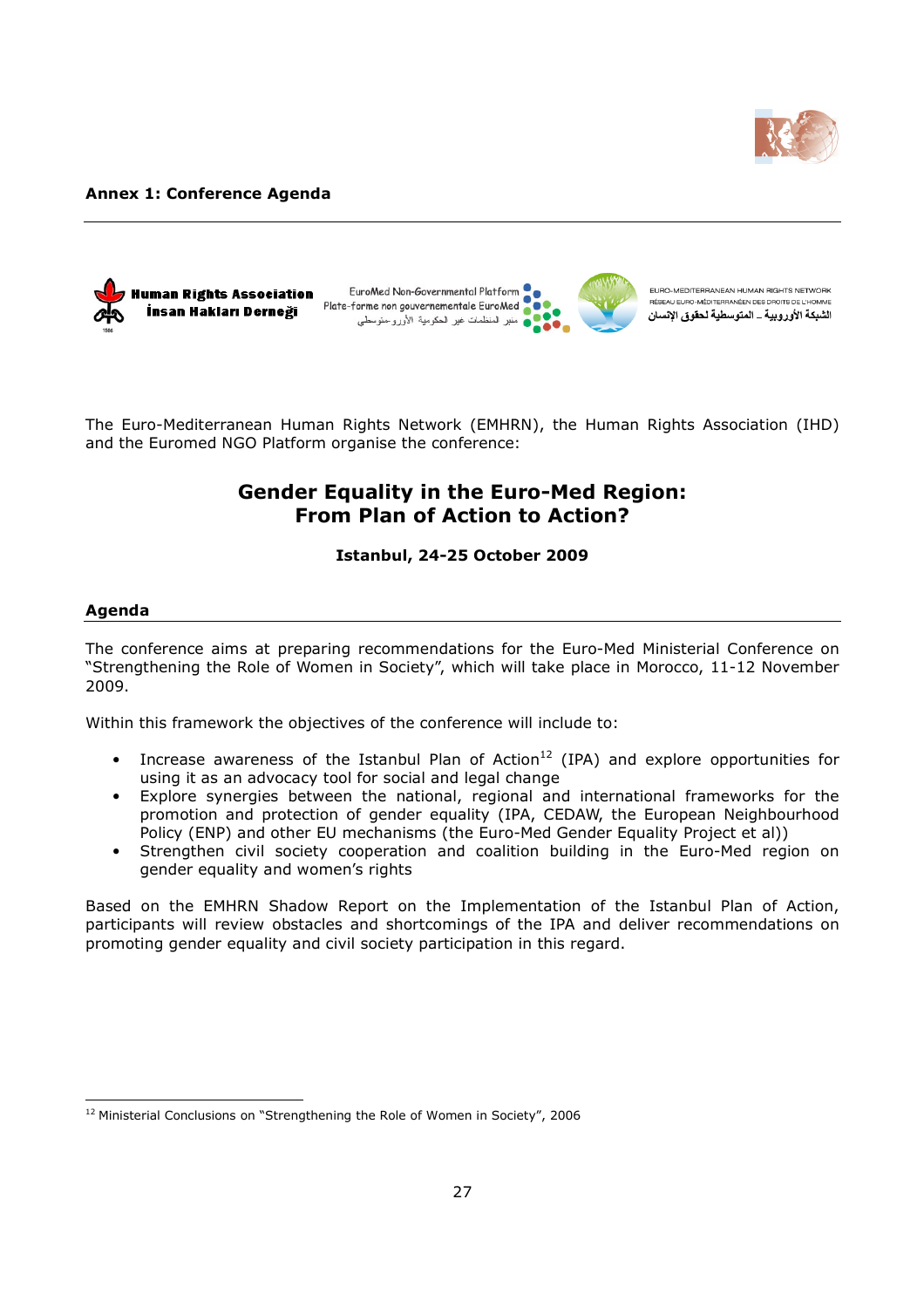

## First Day, Saturday 24 October 2009

#### 09:00–10:00 Official opening

Representatives of the organisers, and Turkish civil society and government

10:00-11:00 Setting the official framework: Presentation of the Ministerial Conclusions of the 2006 Euro-Mediterranean Ministerial Conference "Strengthening the Role of Women in the Society"

Speaker: Véronique Arnault; EU Commission

Questions and discussion

Moderators: Patricia Jimenez; Heinrich Boell Foundation / Asma Khader; Sisterhood is Global Institute

- 11:00-11:30 Coffee Break
- 11:30-13:00 **Setting the civil society framework:** Presentation of the EMHRN Shadow Report on the Implementation of the Istanbul Plan of Action

Speakers: Shadow Report Researchers Nawal Yazegi, Amal Abdel Hadi Amina Lemrini, Ceren Isat and Lilian halls French

Questions and discussion

Moderators: Jamila Syouri; The Euro-Med NGO Platform / Nerea Craviotto; ACSUR – Las Segovias

- 13:00-14:30 Lunch
- 14:30-15:30 30th anniversary of CEDAW: Overview of instruments for promotion of gender equality and women's rights and their implementation: Exploring synergies Speakers: Sabika Najjar; Regional CEDAW Coalition "Equality without reservations" / Afaf Miri; The Egyptian NGOs CEDAW Coalition

Moderator: Nicole Savy; Ligue des droits de l'Homme

- 15:30-16:00 Coffee Break
- 16:00-18:00 **Workshops** to define priorities and strategies:
	- a) Defining priorities and strategies for work on gender equality based on a discussion of findings & recommendations of the Shadow Report Key notes by Amina Lemrini (Researcher); Association Démocratique des Femmes du Maroc

Moderator: Amal Abdel Hadi (Researcher); Cairo Institute for Human Rights Studies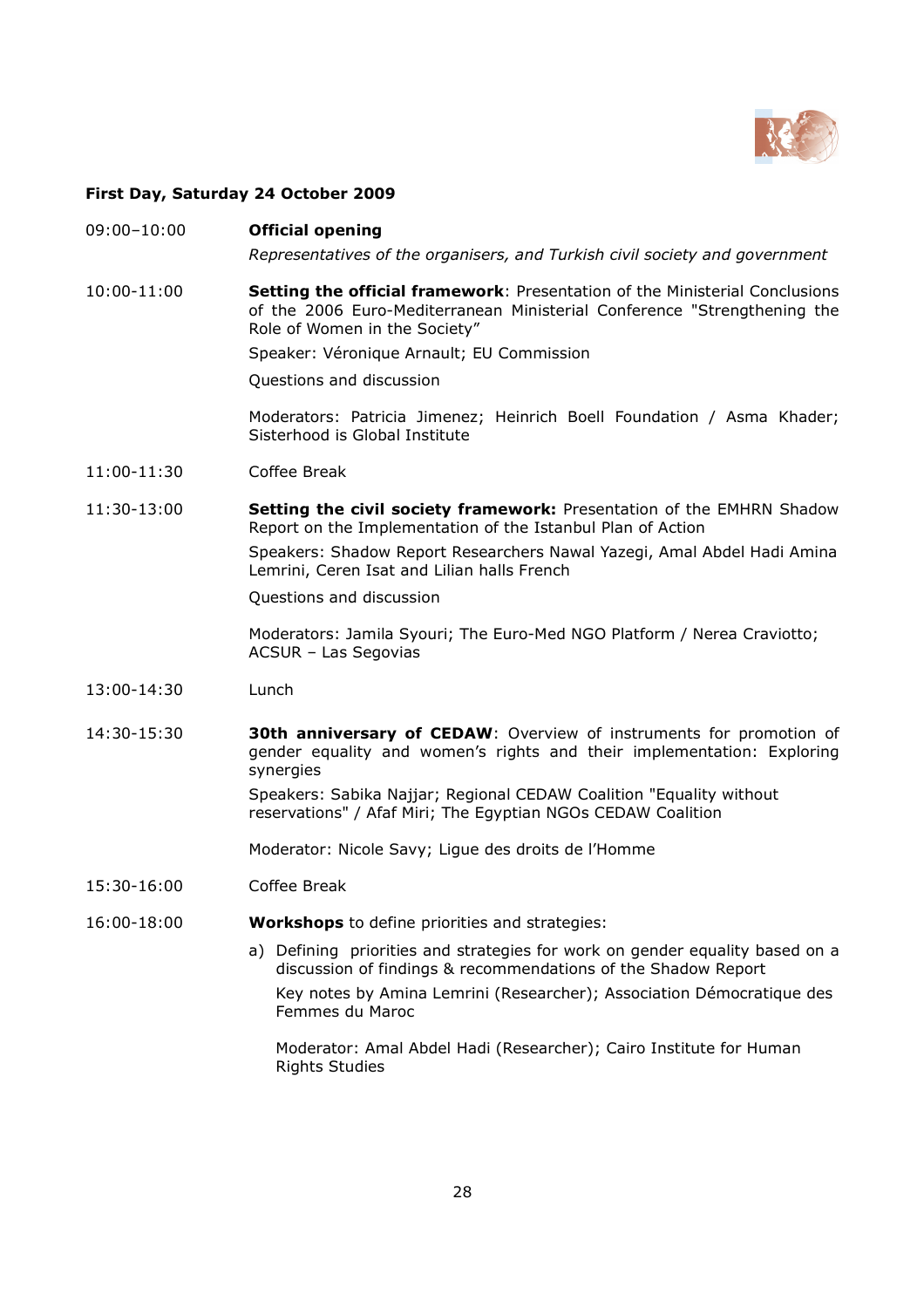

b) Interlinking the IPA with international, regional and national mechanisms for gender equality and women's rights: Defining priorities and strategies Key notes by Sabine Gürtner (WOMNET/WIDE) and Boriana Jönsson (Kvinna Till Kvinna)

Moderator: Leila Harmarneh; Arab Women Organization

c) Future engagement in the Istanbul Process and civil society coordination Key notes by Magali Thill (EMHRN) and Sophie Dimitroulias (The Euro-Med NGO Platform)

Moderators: Khedija Cherif; Association Tunisienne de Femmes Democrates / Radhia Ben Haj Zekri; The Euro-Med NGO Platform

20:00 Dinner

# Second Day, Sunday 25 October 2009

#### 9:30–11:00 Presentations of the Workshops findings

Moderator: Azza Kamel; Appropriate Communication Techniques for Development Center

- 11:00-11:30 Coffee break
- 11:30-13:00 Endorsement of Statement to the Euro-Med Ministerial Conference on "Strengthening the Role of Women in Society", which will take place in Morocco on 11-12 November 2009

Moderator: Alya Chammari; Collectif 95 - Maghreb Egalité

13:00–14:30 Lunch

### 14:30–16:00 Closing Session Presentation of the statement to the Euro-Med Ministerial Conference; Responses to the statement from the EU and Union for the Mediterranean Presidencies and the host country (Sweden, France, Egypt and Morocco), and their expectations for the Euro-Med Ministerial Conference; Closing notes by organisers

Moderators: Kamel Jendoubi; President, EMHRN / Gerarda Ventura; The Euro-Med NGO Platform

16:00-17.00 Goodbye coffee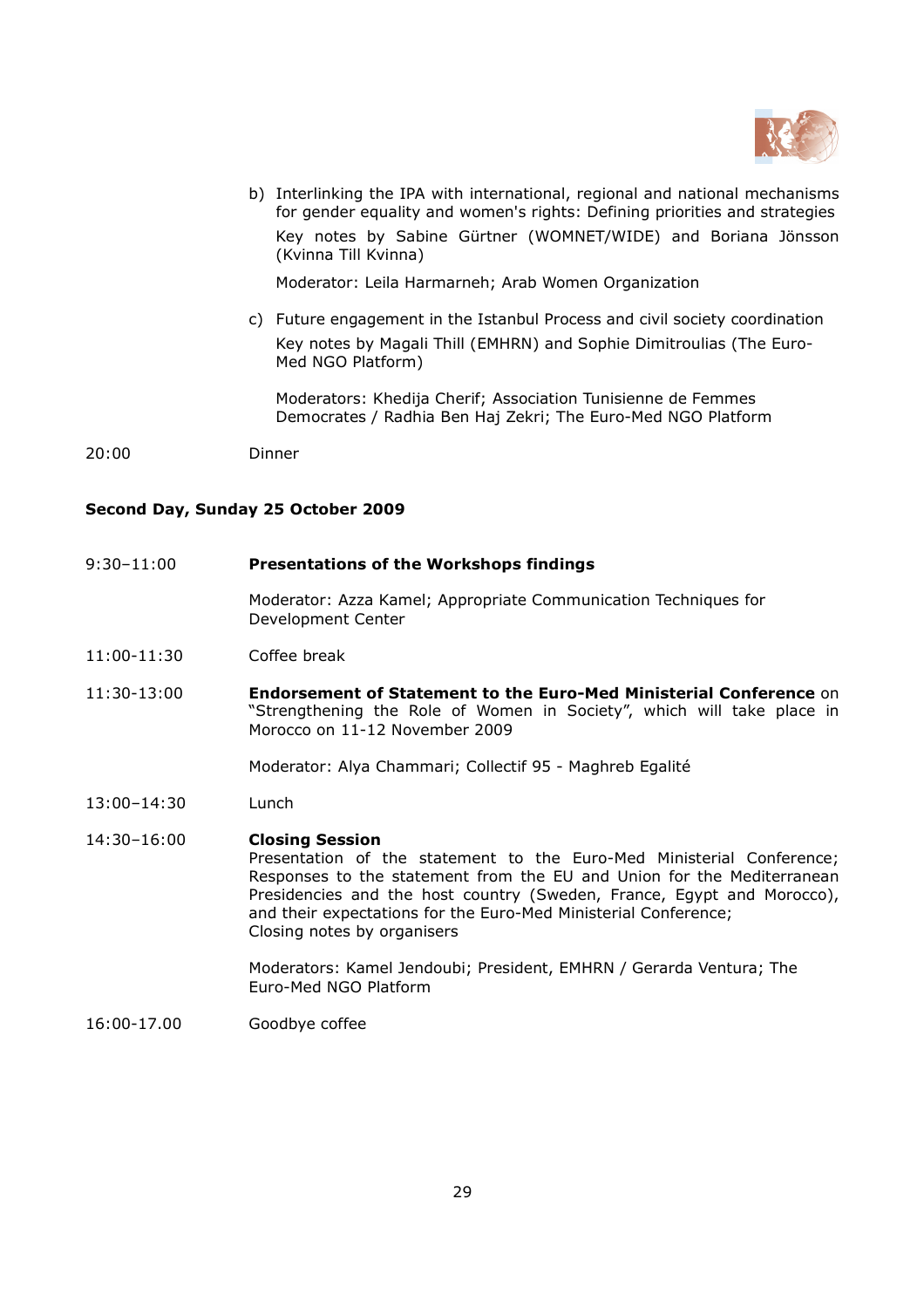

### Annex 2: Final Statement to the Euro-Mediterranean Ministerial Conference



EuroMed Non-Governmental Platform Plate-forme non gouvernementale EuroMed • • منبر المنظمات غير الحكومية الأوروحتوسطي



EURO-MEDITERRANEAN HUMAN RIGHTS NETWORK RÉSEAU EURO-MÉDITERRANÉEN DES DROITS DE L'HOM الشبكة الأوروبية \_ المتوسطية لحقوق الإنسان

# Final Statement

# Gender Equality in the Euro-Mediterranean Region: From Framework to Action

# Istanbul, 24-25 October 2009

On 24-25 October 2009, over 120 representatives of independent civil society, women's rights and human rights organizations from the Mediterranean and European countries met in Istanbul to make recommendations to the Euro-Med Ministerial meeting on Strengthening the Role of Women in Society, which will take place in Morocco 11-12 November 2009.

These recommendations were based on an assessment of the implementation of the Ministerial Conclusions on Strengthening the Role of Women in Society, commonly referred to as the Istanbul Plan of Action (IPA). This evaluation is examined in the 'Shadow Report on the Implementation of the Istanbul Plan of Action: Gender Equality in the Euro-Mediterranean Region: From Plan of Action to Action? (See: http://en.euromedrights.org/files.php?force&file=emhrnpublications/istanbul\_action\_plan\_shadow\_report\_ENG\_896104668.pdf)

The endorsement of the IPA in 2006 by EU member countries and Mediterranean partners was welcomed by civil society as a regional tool for enhancing gender equality in the Euro-Med region in spite of lack of concrete benchmarks, indicators and binding provision. However, three years later equal participation of women and men in all spheres of life, considered a crucial element of democracy, is far from being reached.

The Shadow Report reveals poor implementation of the IPA and limited impact on promoting gender equality and women's rights in the region. The potential of the IPA in effectively developing a gender policy has been seriously hampered by the lack of concrete, efficient and binding measures. For the time being, the IPA remains declaratory and a real commitment to promote women's rights in the region is still needed in the three spheres of action set by IPA: women's political and civil rights; women's social and economic rights and sustainable development; and women's rights in the cultural sphere including the role of communications and the mass media.

The Joint Declaration of the Paris Summit, 13 July 2008, initiating the Union for Mediterranean omits mentioning the promotion of gender equality and women's rights as a priority. Political, civil, social, economic and cultural rights have not been mainstreamed into the Association Agreements between the EU and its Partners or into the European Neighbourhood Policy Action Plans. While the international community will celebrate the  $30<sup>th</sup>$  anniversary of CEDAW in November 2009, women in the Euro-Med region remain victims of gender-based violence and exposed to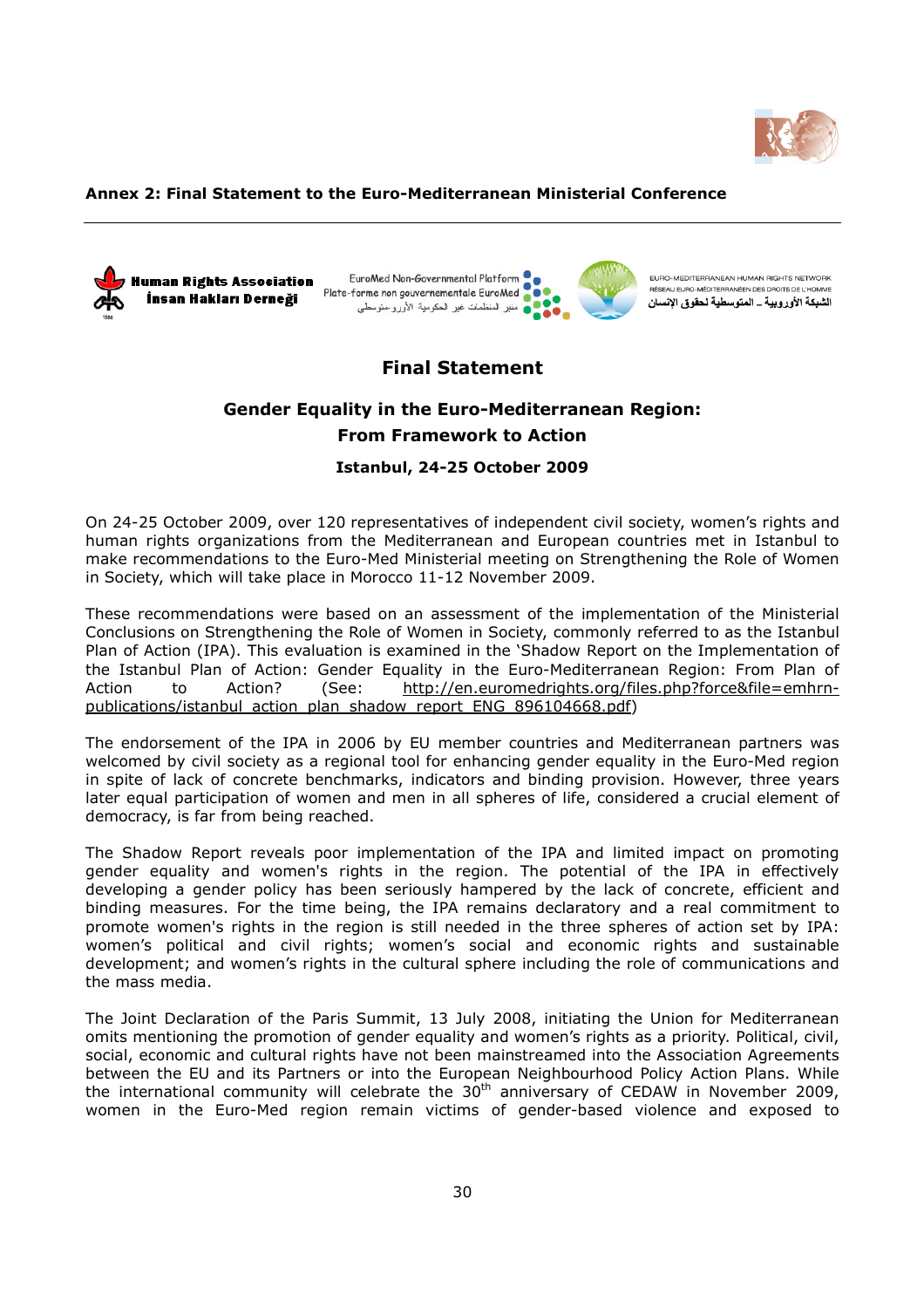

patriarchal discrimination in the family, community and society migrant women, women in conflict and military occupation being particularly vulnerable groups. Many countries did not lift their reservations to the CEDAW, especially article 2, which reads: "States Parties condemn discrimination against women in all its forms, agree to pursue by all appropriate means and without delay a policy of eliminating discrimination against women". Even in the countries of the Euro-Mediterranean region which have adapted their legislation in accordance with CEDAW, the laws are not sufficiently implemented. There has even been a regression over the last years.

Several factors have exacerbated obstacles to gender equality in the region. The economic crisis and its effects on human security, the Israeli occupation, armed conflicts, the lack of democracy and fundamental freedoms, restrictive policies affecting refugees, asylum seekers and migrants, the rise of religious and patriarchal fundamentalisms and their instrumentalisation by governments have increased the vulnerability of women and require urgent stands and action from all Euro-Mediterranean countries. The lack of political will in the south and the lack of real interest in the north have negatively affected the advancement of gender equality in the region as well as the implementation of the IPA. With this in mind, how can we expect achieving gender equality when the participation of civil society is hampered and its representatives harassed?

# We, the participants at the civil society conference in Istanbul 24-25 October 2009,

Consider that the Marrakech meetings offer an unprecedented opportunity to redress the IPA track and develop it into a concrete tool for the promotion of gender equality and protection of women's rights, in complement and coordination with existing national, regional and international mechanisms. It is now time for Euro-Med governments to set higher benchmarks and initiate immediate and effective action.

### Recommend the Ministerial Conference in Marrakesh to:

- a. Reaffirm their collective commitment to gender equality and women's rights as a universal value and as a clear and explicit objective of the IPA or any regional plan of action within the Euro-Med space dealing with women, in accordance with European treaties and international conventions.
- b. Respect their commitment to CEDAW by lifting all reservations and ratifying the Optional Protocol as well as taking all necessary measures to harmonise the constitutions and national laws with CEDAW and ensuring its full implementation.
- c. Recognise the full citizenship of all women living in the Euro-Med space including migrant women and ensure their social, political, economic and legal empowerment. This includes, among others, ensuring their equal inheritance rights, access to and property of land, as well as equal access to employment and equal pay for equal work, etc.
- d. Make urgent, joint and efficient efforts to protect women and girls under military occupation and in conflicts, especially Palestinian women, from violence, human rights violations and war crimes and to create mechanisms that involve women into the peace and security mechanisms by establishing national actions plans in accordance with UN SC Resolution 1325.
- e. To formulate and adopt specific laws against violence against women, and enforce existing laws, ensuring their implementation.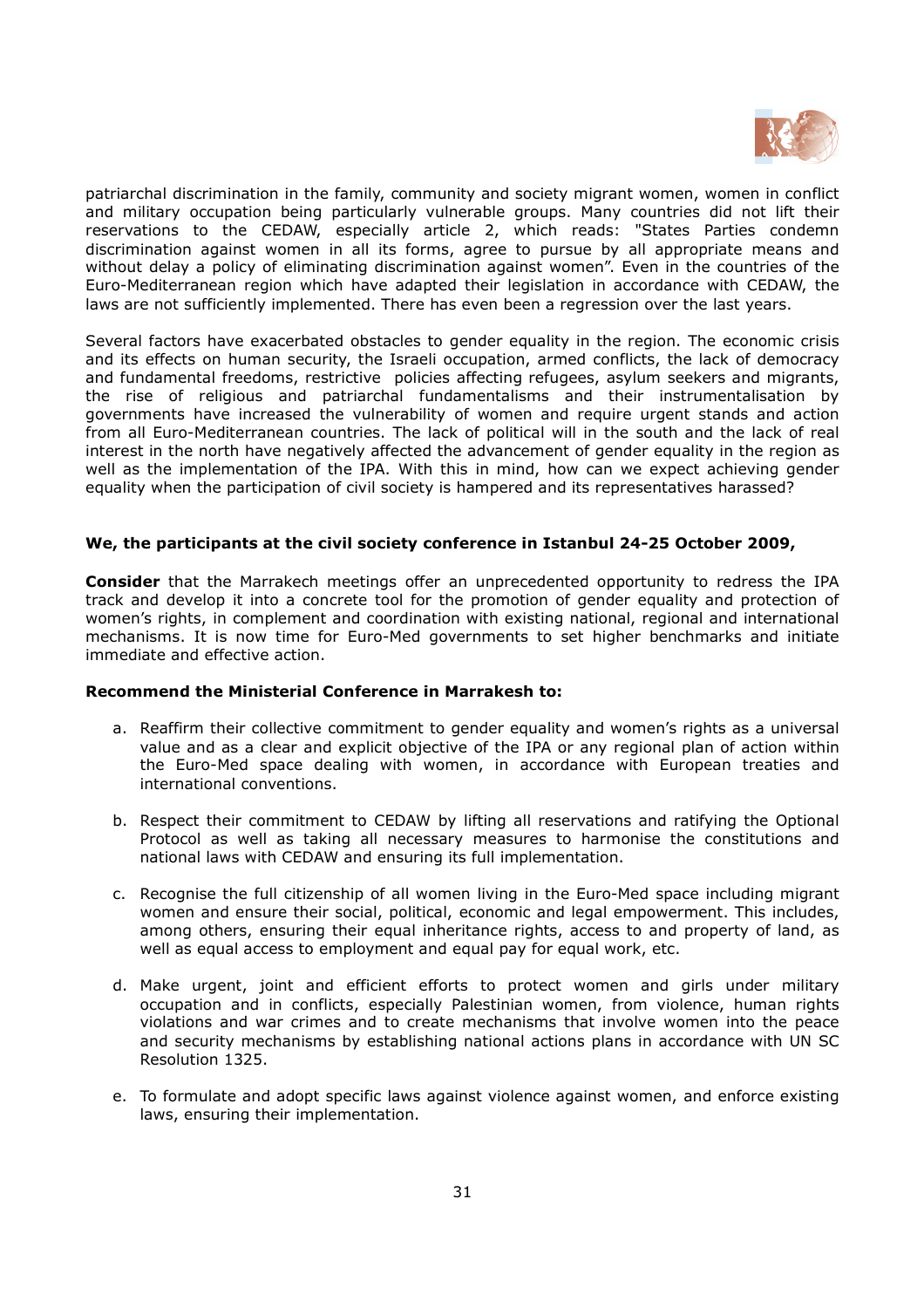

- f. Ensure that the outcomes of the Euro-med Ministerial Conference in Marrakesh are included in the conclusions of the next Euro-Med Ministerial Meeting of Foreign Ministers, and that gender is mainstreamed into all conclusions of all Euro-med Ministerial meetings.
- g. Create effective and credible mechanisms supported by concrete work plans to make the IPA operational and to follow up on the progress in all Euro-Med policies in relation to strengthening gender equality, e.g. through the establishment of national independent observatories. These mechanisms should be provided with the necessary financial resources. The European Parliament and the Euro-Mediterranean Parliamentary Assembly should be involved in the design and follow-up.
- h. Ensure that the IPA will be fully and efficiently integrated into the existing frameworks, namely the ENP, the UfM and the national action plans of the Partner countries and in all regional partnership agreements. Guarantee consultation with civil society and especially with women's rights organisations, on national as well as regional level in the follow-up and evaluation of the ENP.
- i. Recognise the role of civil society organisations and support their work and defend their independence as well as their freedom to act as effective partners in promoting the IPA following-up on its implementation, and ensure their consultation and participation in any policy making process in relation to women's right and gender equality in the region. The Euro-Med Ministerial Meeting should ensure the participation of independent civil society in its diversity, specifically the Euro-Med NGO Platform, the EMHRN and women's rights organisations, take their recommendations into consideration and support any further coordinated initiatives to promote gender equality in the region.
- j. Support a follow-up meeting of the Euro Med Ministerial Conference in Marrakesh in 2010 with a wide participation of independent civil society in its diversity, especially women's rights and human rights organisations, to evaluate the outcomes of the Conference and explore how to work together on this process in order to support gender equality and women's rights in the region. This meeting will ensure that gender equality and women's rights are mainstreamed into the Civil Forum 2010.

We recall that gender equality is the sine qua non condition of democracy and development and that there is no excuse what so ever for delaying the advancement of equal rights for women and men and for ending violence against women.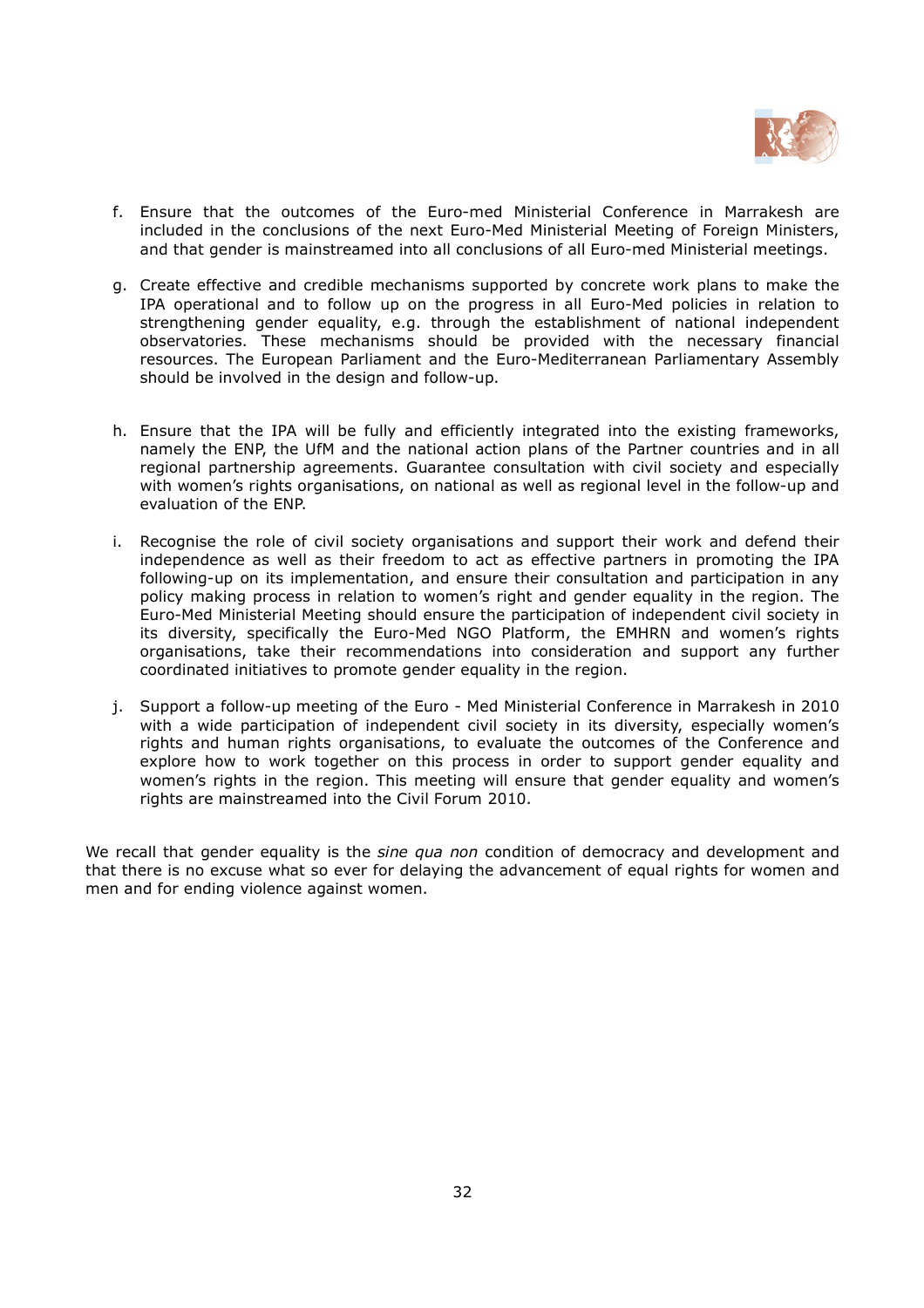

# Annex 3: List of Participants

| <b>First</b><br>name | <b>Surname</b>     | <b>Organization / Institution</b>                                                             | Country        | <b>Participant Email</b>                                            |
|----------------------|--------------------|-----------------------------------------------------------------------------------------------|----------------|---------------------------------------------------------------------|
| Abdel-<br>maksoud    | Rachdi             | Euromed NGO Platform                                                                          | Regional       | abdelmaksoud.rachdi@gmail.com                                       |
| Abla                 | Abu Elbeh          | Jordanian Women's Union                                                                       | Jordan         | Abla_m_50@hotmail.com                                               |
| Afaf                 | Marei              | The Egyptian NGOs CEDAW Coalition                                                             | Egypt          | afaf_marei@yahoo.com;<br>egyptiancedawcoalition@yahoogroup<br>s.com |
| Afaf                 | Kaied              | Women's affairs Technical Committee<br>(WATC)                                                 | Palestine      | afaf z2005@hotmail.com;<br>watcorg@palnet.com                       |
| Ahmad                | Chourbaji          | Damascus Center for Human Rights<br><b>Studies</b>                                            | Syria          | ahmadsh72@gmail.com;<br>radwan.ziadeh@gmail.com                     |
| Aicha                | Ait Mhand          | Association Démocratique des Femmes<br>du Maroc (ADFM)                                        | Morocco        | aaitmhand@gmail.com                                                 |
| Alain                | Kurkdjian          | French Government (Ministry of Work,<br>Social Relations, Family, Solidarity and<br>the City) | France         | alain.kurkdjian@sante.gouv.fr                                       |
| Ali                  | Diwan              | Iraqi Human Rights Society (IHRS)                                                             | Denmark        | kulturlive@gmail.com                                                |
| Alya                 | Cherif<br>Chammari | Collectif 95 - Maghreb Egalité                                                                | Regional       | cherif.chammari@gmail.com                                           |
| Amal                 | Abdel Hadi         | Researcher / Cairo Institute for Human<br>Rights Studies (CIHRS)                              | Egypt          | amalhadi99@yahoo.com                                                |
| Amina                | Belouchi           | Union de l'Action Féminine                                                                    | Morocco        | belouchiamina@yahoo.fr                                              |
| Amina                | Lemrini            | Researcher / Association Démocratique<br>des Femmes du Maroc (ADFM)                           | Morocco        | alemrini@menara.ma                                                  |
| Anne<br>Margrete     | Rasmussen          | <b>KVINFO</b>                                                                                 | <b>Denmark</b> | anne.m.rasmussen@kvinfo.dk                                          |
| Asma                 | Khader             | Sisterhood is Global Institute (SIGI)                                                         | Jordan         | asma.k@batelco.jo;<br>sigi@nets.com.jo                              |
| Atidel               | Mejbri             | Transtec, "Enhancing Equality between<br>Men & Women in the Euromed Region"<br>Programme      | Belgium        | amejbri.euromedgender@transtec.be                                   |
| Atika                | Ettaif             | Association Marocaine des Droits<br>Humains (AMDH)                                            | Morocco        | ettaife@yahoo.fr                                                    |
| Azza                 | Kamel              | Appropriate Communication<br>Techniques for Development Center<br>(ACT)                       | Egypt          | actegypt@yahoo.com;<br>Azouza k@yahoo.com                           |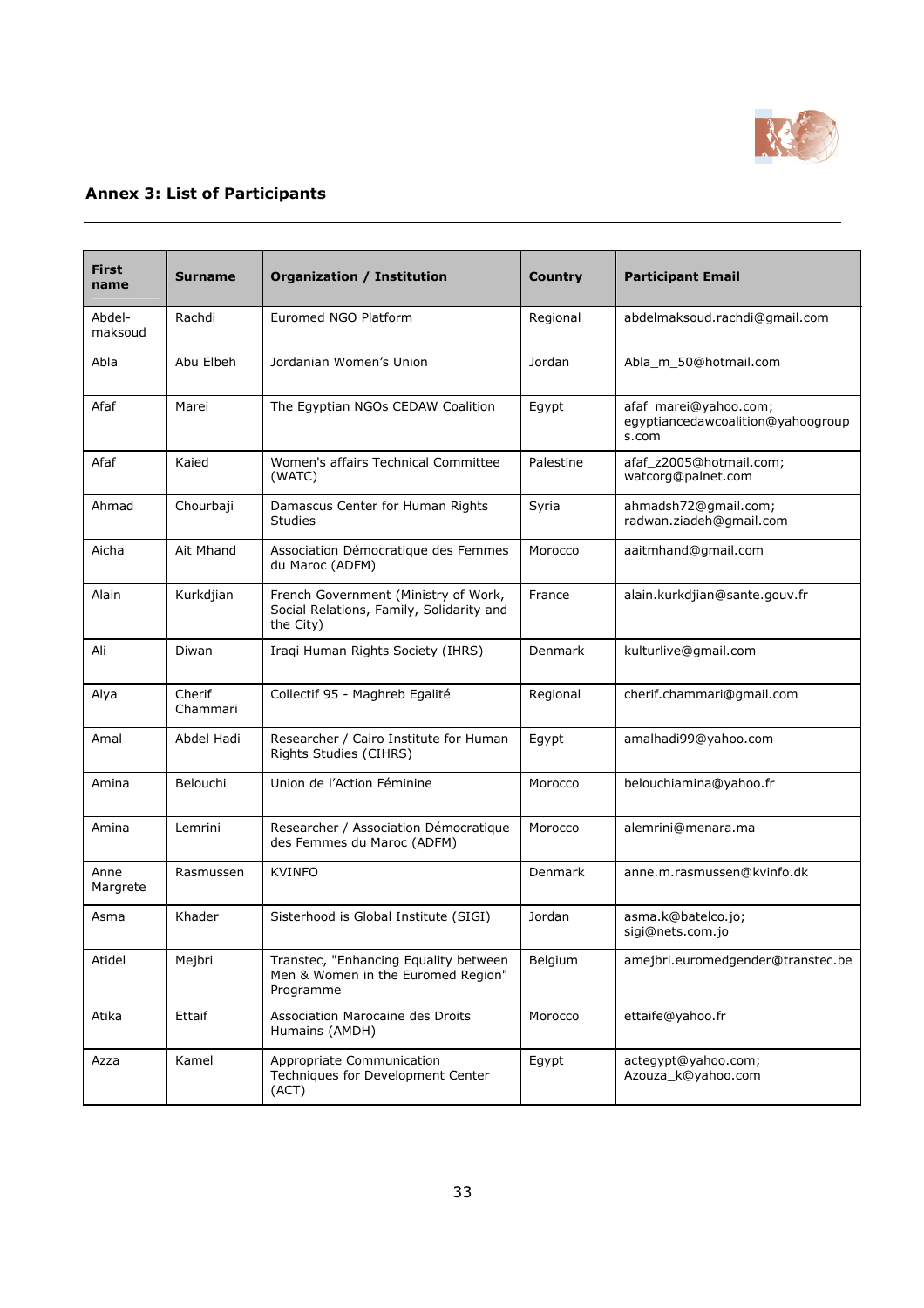

| Bahija              | Ouezini             | Comite pour le Respect des Libertés et<br>des Droit des l'Homme en Tunisie<br>(CRLDHT) | France/Tunis<br>ia | bahijaouezini@yahoo.fr                                               |
|---------------------|---------------------|----------------------------------------------------------------------------------------|--------------------|----------------------------------------------------------------------|
| <b>Birgitta</b>     | Åseskog             | Swedush Ministry of Integration and<br>Gender Equality                                 | Sweden             | birgitta.aseskog@integration.<br>ministry.se                         |
| Boriana             | Jönsson             | Kvinna Till Kvinna Foundation (KTK);<br>Middle East Field Coordinator                  | Sweden             | boriana j@tele2.se;<br>boriana.jonsson@kvinnatillkvinna.se           |
| Boudjema            | Ghechir             | Lique Algérienne des Droits de<br>l'Homme (LADH)                                       | Algeria            | ladhdz@yahoo.fr; ghechirb@yahoo.fr                                   |
| Catarina            | Arcidiacono         | Euromed NGO Platform                                                                   | Regional           | caterina.arcidiacono@fastwebnet.it;<br>caterina.arcidiacono@unina.it |
| Catherine<br>Sophie | <b>Dimitroulias</b> | Euromed NGO Platform                                                                   | Regional           | sophie.dimitroulias@wanadoo.fr                                       |
| Ceren               | Isat                | Researcher / Social Development and<br>Gender Equality Policy Center (SOGEP)           | Turkey             | cerenisat@gmail.com                                                  |
| Cherifa             | Triki               | Collectif des familles de disparu(e)s en                                               | Algeria/           | salamondre.777@hotmail.com;                                          |
|                     |                     | Algérie (CFDA)                                                                         | France             | cfda@disparus-algerie.org                                            |
| Christina           | Kaili               | Mediterranean Institute of Gender<br>Studies (MIGS)                                    | Cyprus             | christina@medinstgenderstudies.org;<br>ckaili@cytanet.com.cy         |
| Corinne             | Grassi              | Anna Lindh Euro-Mediterranean<br>Foundation for the Dialogue between<br>Cultures       | Regional           | Corinne.Grassi@bibalex.org                                           |
| Eleni               | Adam                | Association des Femmes de l'Europe<br>Méridionale / National Council of Greek<br>Women | Greece             | contact@afem-europa.org;<br>evadam@otenet.gr                         |
| Emrah               | Seyhanlioglu        | Human Rights Association (IHD) /<br><b>EMHRN</b>                                       | Turkey             | emrahseyhanlioglu@yahoo.com                                          |
| Eser                | Oztunali            | Purple Roof Woman Shelter                                                              | Turkey             |                                                                      |
| Fatima              | Karadja             | Centre de documentation pour les<br>droits des enfants et de la femme                  | Algeria            | aansedi@yahoo.fr                                                     |
| Fatima              | El Mdari            | Association Chouala pour l'Education et<br>la Culture                                  | Morocco            | felmdari@hotmail.com                                                 |
| Fernne              | Brennan             | Human Rights Centre, University of<br>Essex                                            | UK                 | joash@essex.ac.uk                                                    |
| Frédéric            | Varenne             | EU Commission, Europeaid                                                               | EU                 | Frederic.varenne@ec.europa.eu                                        |
| Gerarda             | Ventura             | Euromed NGO Platform                                                                   | Regional           | ge.ventura@meridie.org                                               |
| Harly               | Bostani             | The Lebanese Council to Resist<br>Violence Against Women<br>(LECORVAW)                 | Lebanon            | Ibharly@yahoo.com                                                    |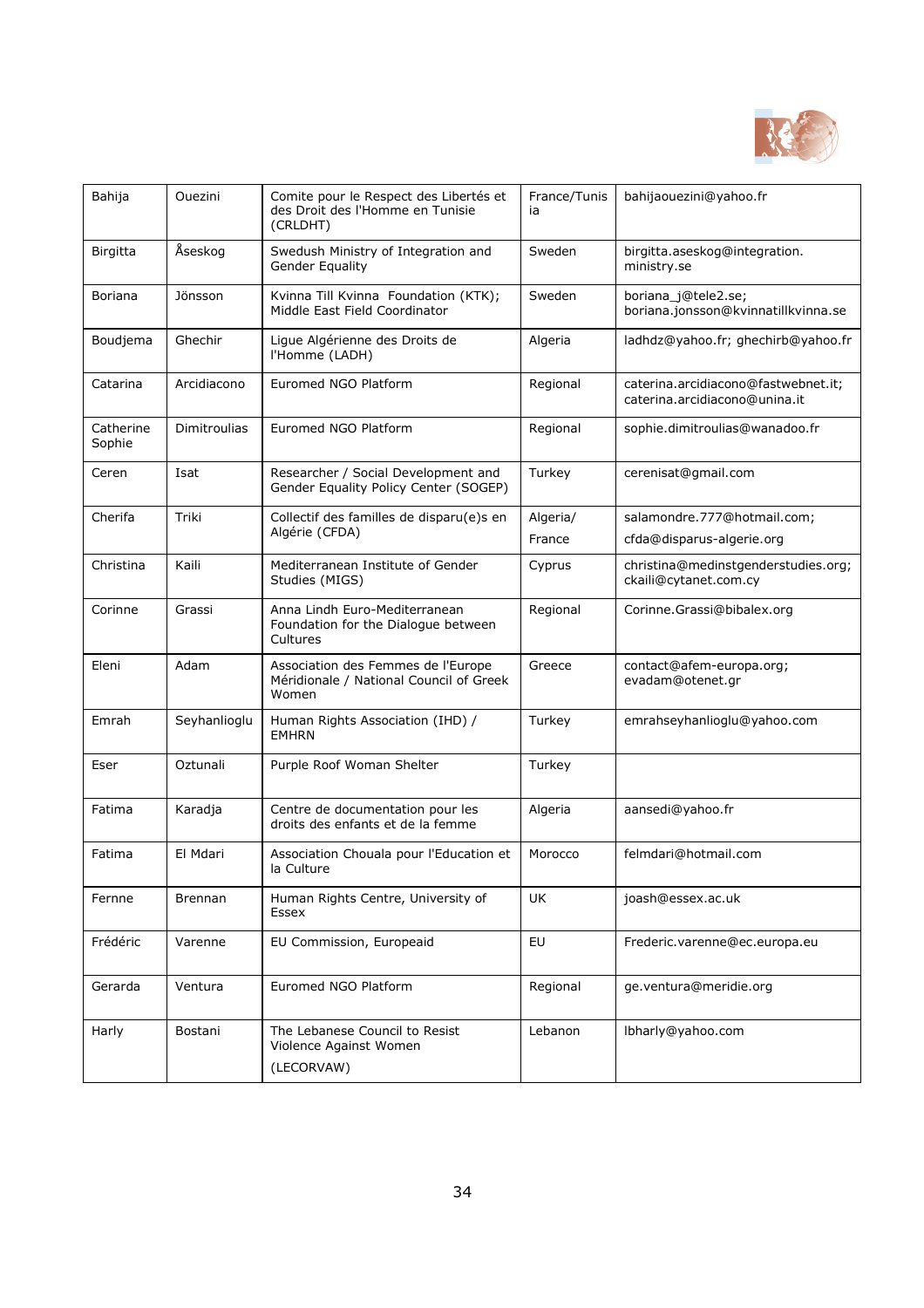

| Helén           | Lundkvist        | Swedish Presidency of the European<br>Union                                                                                | Sweden    | helen.lundkvist@integration.<br>ministry.se         |
|-----------------|------------------|----------------------------------------------------------------------------------------------------------------------------|-----------|-----------------------------------------------------|
| Huda            | Milad Khalifa    | Libyan League for Human Rights                                                                                             | Lybia     | heitum@yahoo.com;<br>allibyah@yahoo.com             |
| Imma-<br>culada | Roca I<br>Cortes | EU Commission, Directorate General<br>For External Relations                                                               | EU        | immaculada.roca-i-<br>cortes@ec.europa.eu           |
| Jamila          | Sayouri          | Euromed NGO Platform                                                                                                       | Regional  | jamilasayo@hotmail.com                              |
| Joumana         | Merhi            | Rassemblement Démocratique des<br>Femmes Libanaises (RDFL)                                                                 | Lebanon   | rdfl@inco.com.lb;<br>joumanamerhy@yahoo.fr          |
| Judith          | Neisse           | Transtec, "Enhancing Equality between<br>Men & Women in the Euromed Region"<br>Programme                                   | Belgium   | jneisse.euromedgender@transtec.be                   |
| Kamel           | Daoud            | Ligue Algerienne pour la Défense des<br>Droits de l'Homme (LADDH)                                                          | Algeria   | annaba1939@yahoo.fr;<br>davidlemac@gmail.com        |
| Kamel           | Jendoubi         | <b>EMHRN</b>                                                                                                               | Tunisia   | kjendoubi@wanadoo.fr                                |
| Khadija         | Sadouk           | <b>Espace Associatif</b>                                                                                                   | Morocco   | sadoukkhadija@yahoo.fr                              |
| Khadija         | Yamlahi          | FORUM de la famille                                                                                                        | Morocco   | yamlahi khadija@yahoo.fr                            |
| Khadija         | Cherif           | Association Tunisienne des Femmes<br>Démocrates (ATFD)                                                                     | Tunisia   | FAX: 0021 671 890 032                               |
| Kristiina       | Kouros           | Association Européenne pour la<br>défense de droits de l'Homme (AEDH)                                                      | Belgium   | kristiina.kouros@ihmisoikeusliitto.fi               |
| Laila           | Harmarneh        | Arab Women Organization of Jordan                                                                                          | Jordan    | awo2@batelco.jo                                     |
| Laila           | Essalih          | Euromed NGO Platform                                                                                                       | Regional  | esslaila@yahoo.fr                                   |
| Lasse           | Tørslev          | <b>EMHRN</b> staff                                                                                                         | Regional  | lto@euromedrights.net                               |
| Leila           | El-Ali           | Najdeh                                                                                                                     | Lebanon   | najdeh@cyberia.net.lb;<br>association@najdeh.org.lb |
| Lesley          | Abdela           | Senior partner in: Shevolution,<br>Eyecatcher and Project Parity, and<br>vice-president of the Electoral Reform<br>Society | <b>UK</b> | lesley.abdela@shevolution.com                       |
| Lilian          | Halls French     | Researcher / European Feminist<br>Initiative                                                                               | France    | lilianhalls@yahoo.fr                                |
| Lina            | Al-Qurah         | <b>EMHRN</b> staff                                                                                                         | Regional  | lqu@euromedrights.net                               |
| Magali          | Thill            | EMHRN                                                                                                                      | Spain     | direccion@acsur.org                                 |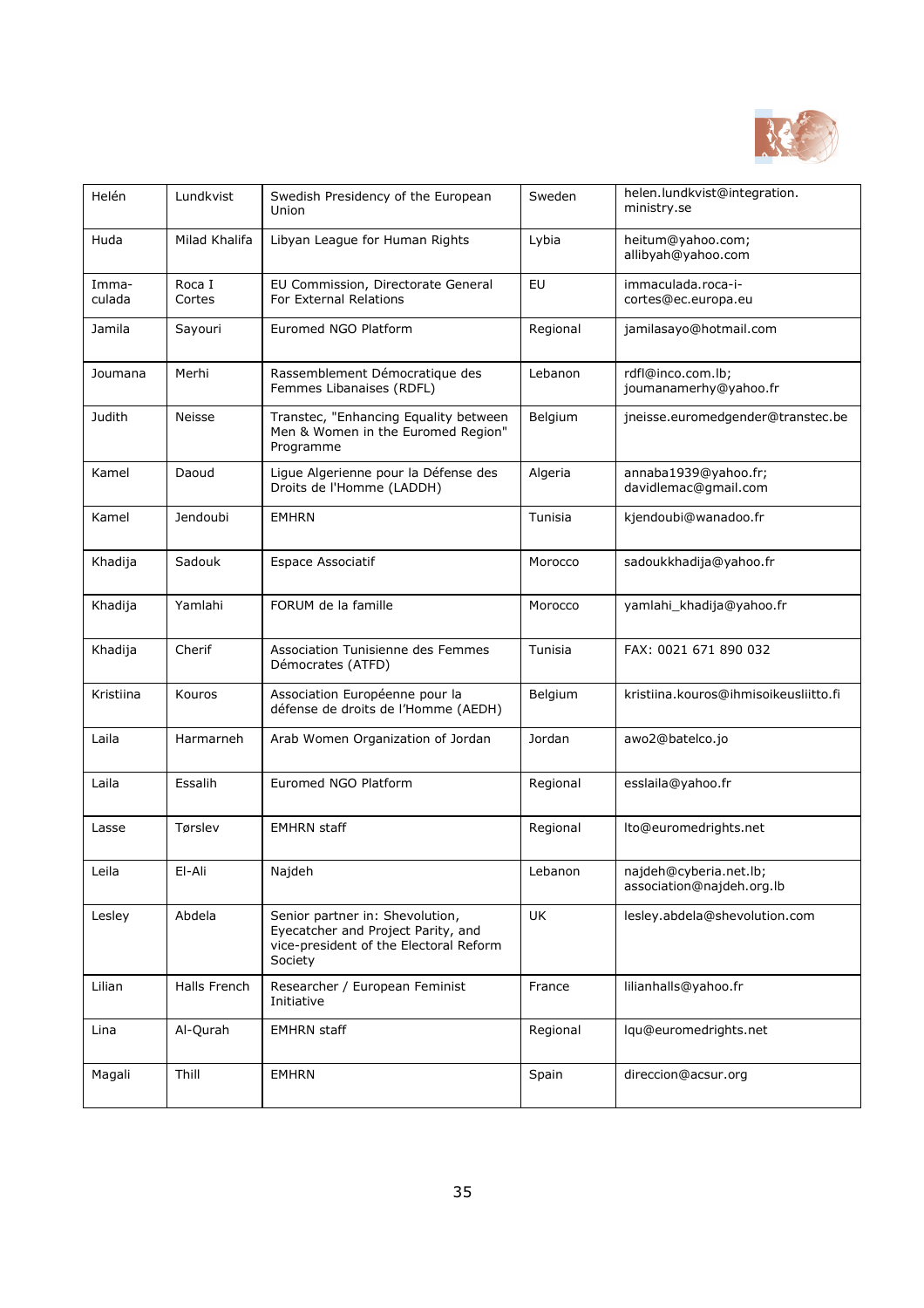

| Maria             | de Donato        | Italian Refuggee Council (CIR)                                                                      | Italy    | dedonato@cir-onlus.org                                                        |
|-------------------|------------------|-----------------------------------------------------------------------------------------------------|----------|-------------------------------------------------------------------------------|
| Maria<br>Angels   | Roque            | IEMed                                                                                               | Spain    | maroque@iemed.org;<br>bgago@iemed.org                                         |
| Maria<br>Grazia   | Ruggerini        | <b>IMED</b>                                                                                         | Italy    | mariagrazia.ruggerini@imedweb.eu;<br>mg.ruggerini@mclink.it                   |
| Marie-<br>Martine | Chambard         | FCI - Femmes contre les intégrismes                                                                 | France   | marie-martine.c@wanadoo.fr                                                    |
| Marit             | Flø<br>Jørgensen | <b>EMHRN</b> staff                                                                                  | Regional | mfj@euromedrights.net                                                         |
| Merija            | Surduts          | Collectif national du droit des femmes<br>(CNDF)                                                    | France   | colcadac@club-internet.fr                                                     |
| Miray             | Çakıroğlu        | Amargi Women's Cooperative                                                                          | Turkey   | miraycakiroglu87@hotmail.com                                                  |
| Mirjana           | Kucer            | Dominoes (Feminist Association for<br>Promotion of Women's Rights ans Civil<br>Society Development) | Croatia  | mirjana.kucer@st.t-com.hr;<br>domine@inet.hr                                  |
| Mona              | Mourad           | Euromed NGO Platform                                                                                | Regional | mmrad10@hotmail.com                                                           |
| Monia             | Abed             | Association des Femmes Tunisiennes<br>pour la Recherche et le Développement<br>(AFTURD)             | Tunisia  | abedmonia2@yahoo.fr;<br>aafturd@gmail.com                                     |
| Monica            | Grunfeldrius     | Federacion de Asociaciones de Defensa<br>y Promocíon de los Derechos Humanos                        | Spain    | federacionddhh@gmail.com;<br>monicagrunfeld@yahoo.com                         |
| Mu'ayyad          | Mehyar           | Danish Institute for Human Rights                                                                   | Denmark  | mme@humanrights.dk                                                            |
| Murat             | Cekic            | Human Rights Joint Platform (IHOP);                                                                 | Turkey   | murat.cekic@ihop.org.tr;<br>ihop@ihop.org.tr                                  |
| Nadine            | Morgan           | <b>EMHRN</b> staff                                                                                  | Regional | int2@euromedrights.net;<br>nadine_morgan@hotmail.com                          |
| Nadya Ann         | Mangion          | National Council of Women of Malta<br>(NCW)                                                         | Malta    | nadyamangion@yahoo.com;<br>ncwmalta@camline.net.mt;<br>dbingley@global.net.mt |
| Nathalie          | Pilhes           | Presidency of the French Republic of<br>the Union for the Mediterranean                             | France   | nathalie.pilhes@um-elysee.fr                                                  |
| Nawal             | Yazigi           | Researcher / Syrian Women League                                                                    | Syria    | garro@scs-net.org                                                             |
| Nawla             | Darwiche         | New Woman Foundation                                                                                | Egypt    | nawladarwiche@yahoo.com;<br>nwrc@nwrceqypt.org                                |
| Nerea             | Craviotto        | ACSUR - Las Segovias                                                                                | Spain    | palestina4@acsur.org                                                          |
| Nicole            | Savy             | Ligue des droits de I Homme                                                                         | France   | nicole.savy@libertysurf.fr                                                    |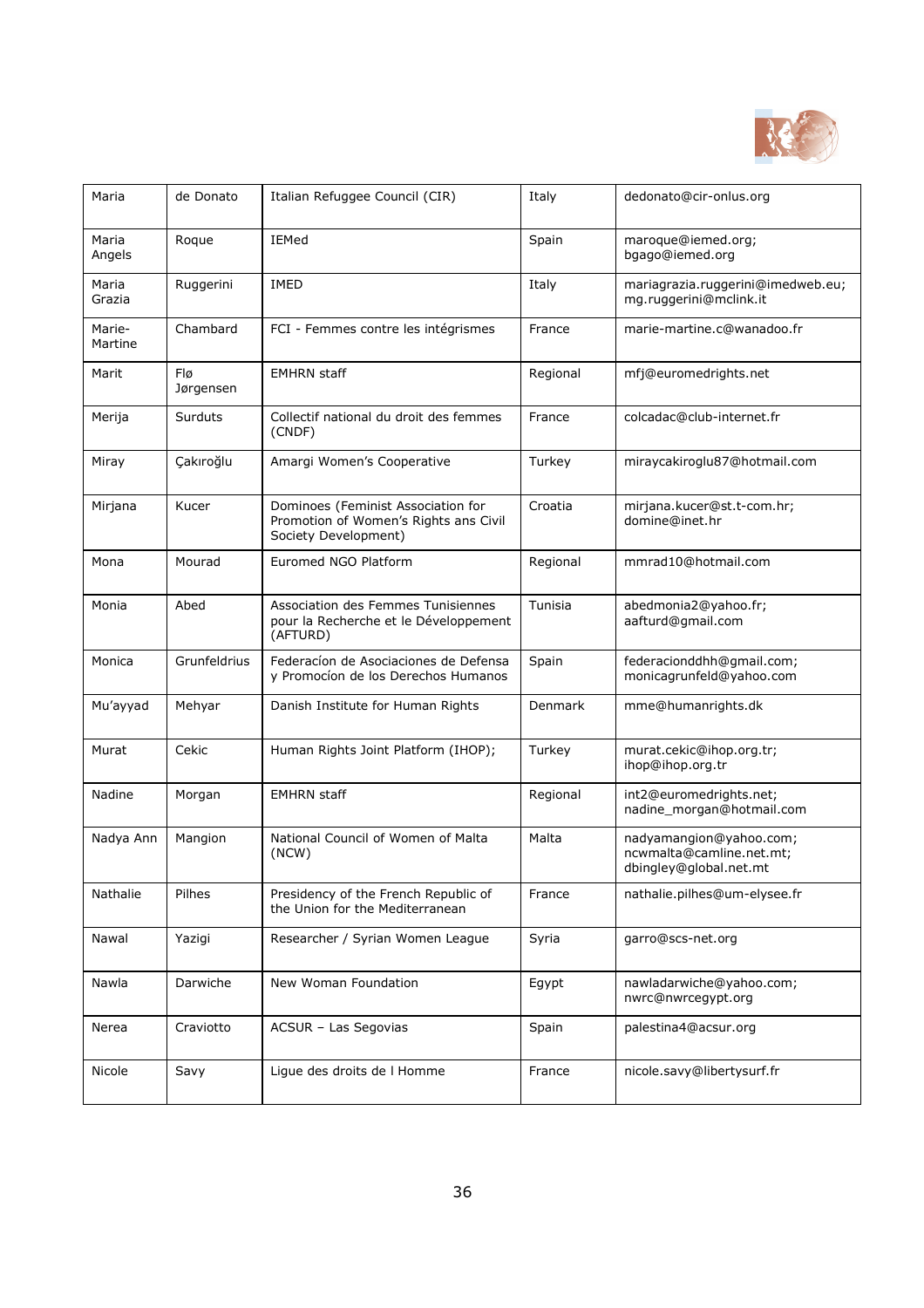

| Ohaila   | Shomar            | <b>SAWA</b>                                                                       | Palestine                     | ohaila@sawa.ps                                            |
|----------|-------------------|-----------------------------------------------------------------------------------|-------------------------------|-----------------------------------------------------------|
| Osman    | Isci              | IHD staff                                                                         | Turkey                        | isciosman@gmail.com;<br>ihd@ihd.org.tr                    |
| Oumnia   | Alaoui            | Association Démocratique des Femmes<br>du Maroc (ADFM)                            | Morocco                       | oumnia.alaoui@gmail.com                                   |
| Patricia | Jimenez           | <b>Heinrich Boell Foundation</b>                                                  | Belgium                       | jimenez@boell.eu                                          |
| Rachida  | Tahri             | Moroccon Government (Ministry of<br>Social Development, Family and<br>Solidarity) | Morocco                       | contact@nouzhaskalli.net [secretary:<br>rtahri@gmail.com] |
| Radhia   | Ben Haj<br>Zekri  | Euromed NGO Platform                                                              | Regional                      | zekri.radhia@yahoo.fr;<br>radhiazekri@gmail.com           |
| Reem     | Judeh             | Oxfam Novib                                                                       | International<br>/Netherlands | Reem.Judeh@oxfamnovib.nl                                  |
| Rola     | Badran            | Palestinian Human Rights Organisation<br>in Lebanon (PHRO)                        | Lebanon                       | rolab@palhumanrights.org                                  |
| Saba     | Nowzari           | Kvinna Till Kvinna Foundation (KTK)                                               | Sweden                        | saba.nowzari@kvinnatillkvinna.se                          |
| Sabah    | Alhallak          | Syrian League for Women s rights                                                  | Syria                         | sabahhallak@gmail.com                                     |
| Sabika   | Al Najjar         | CEDAW Campaign "Equality without<br>reservations"                                 | Regional                      | sabika.alnajjar@gmail.com;<br>sabikama@batelco.com.bh     |
| Sabine   | Gürtner           | WOMNET / WIDE                                                                     | Germany                       | sabine.guertner@womnet.de                                 |
| Sagrario | Monedero<br>López | Solidaridad Internacional                                                         | Spain                         | tecnico1jerusalem@solidaridad.org                         |
| Sally    | Sami              | Amnesty International                                                             | Inter-<br>national            | Sally.Sami@amnesty.org;<br>ssami@amnesty.org              |
| Samar    | Ali               | Cairo Institute for Human Rights<br>Studies (CIHRS)                               | Regional                      | samar@cihrs.org;<br>samar_8_6@yahoo.com                   |
| Selma    | Acuner            | European Women's Lobby (EWL)                                                      | Belgium                       | sacuner@superonline.com                                   |
| Shaimaa  | Abou Elkhir       | <b>EMHRN Media and Communication</b><br>Officer                                   | Regional                      | shaimaa2008@gmail.com                                     |
| Shirin   | Shukri            | UNIFEM - Arab States Regional Office                                              | Regional                      | shirin.shukri@unifem.org                                  |
| Simone   | Susskind          | Action in Mediterranean                                                           | Belgium                       | simone.susskind@museuro.org                               |
| Sonia    | Ibrahim           | Beirut Bar Association                                                            | Lebanon                       | atlaw@terra.net.lb;<br>soniaibratia@terra.net.lb          |